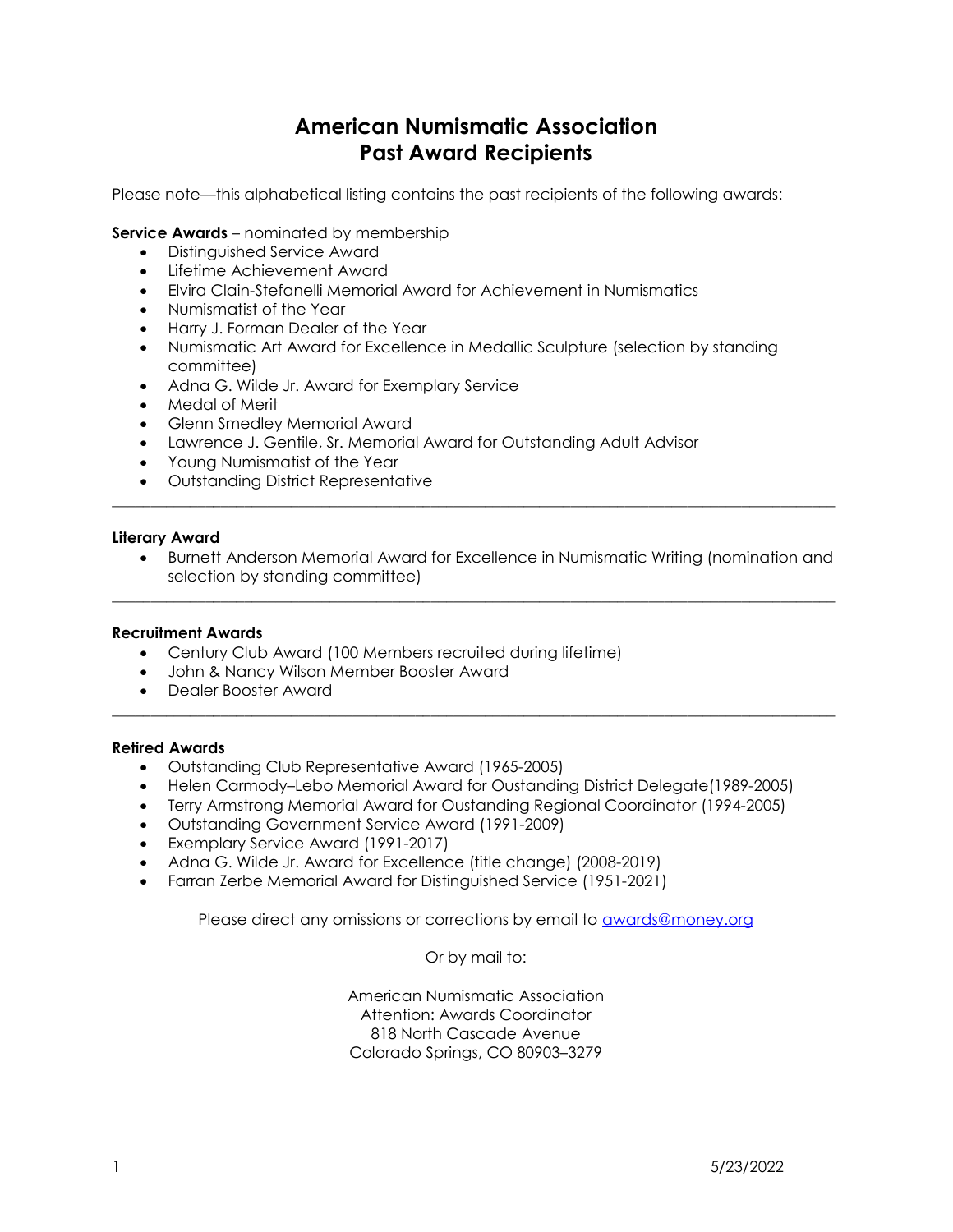| <b>Acker, Maribeth</b>    | 2004 - Century Club Recipient                                                                                                                                                                                                  |
|---------------------------|--------------------------------------------------------------------------------------------------------------------------------------------------------------------------------------------------------------------------------|
| Adams, Eva                | 1984 – Medal of Merit                                                                                                                                                                                                          |
| <b>Adkins, Gary</b>       | 2010 - Harry J. Forman Dealer of the Year<br>2018 - Century Club Award<br>2019 - Glenn Smedley Memorial Award                                                                                                                  |
| <b>Akers, David</b>       | 2011 - Lifetime Achievement Award                                                                                                                                                                                              |
| Alexander, David T.       | 1999 - Glenn Smedley Memorial Award<br>2000 – Medal of Merit<br>2010 – Burnett Anderson Memorial Award<br>2013 - Numismatist of the Year<br>2021 - Lifetime Achievement Award                                                  |
| <b>Allen, Harold Don</b>  | 1970 – Outstanding Club Representative Award                                                                                                                                                                                   |
| Alones, Vincent W.        | 1995 – Medal of Merit                                                                                                                                                                                                          |
| <b>Amos Press</b>         | 1992 – Glenn Smedley Memorial Award                                                                                                                                                                                            |
| Anderson, Burnett         | 1996 – Outstanding Government Service Award<br>1999 - Burnett Anderson Memorial Award (posthumously)                                                                                                                           |
| Anderson, Harold A.       | 1991 – Medal of Merit<br>2001 - Glenn Smedley Memorial Award                                                                                                                                                                   |
| Anderson, P.K.            | 1958 – Medal of Merit                                                                                                                                                                                                          |
| <b>Annunzio, Frank</b>    | 1985 – Medal of Merit                                                                                                                                                                                                          |
| Auletta, Andrew C.        | 2006 - Century Club Award                                                                                                                                                                                                      |
| Armstrong, Ruth           | 1994 – Medal of Merit                                                                                                                                                                                                          |
| <b>Austrian Mint</b>      | 1991 - Glenn Smedley Memorial Award                                                                                                                                                                                            |
| <b>Baber, Albert L.</b>   | 1988 – Medal of Merit<br>1995 - Glenn Smedley Memorial Award<br>1997 - Century Club Recipient                                                                                                                                  |
| <b>Baber</b> , Dorothy C. | 1988 – Medal of Merit<br>1990 – Outstanding District Delegate Award<br>1995 – Farran Zerbe Memorial Award<br>1995 - Glenn Smedley Memorial Award<br>2003 - Century Club Award<br>2020 - Elvira Clain-Stefanelli Memorial Award |
| <b>Baber, Lawrence P.</b> | 2000 - Glenn Smedley Memorial Award<br>2018 - Medal of Merit                                                                                                                                                                   |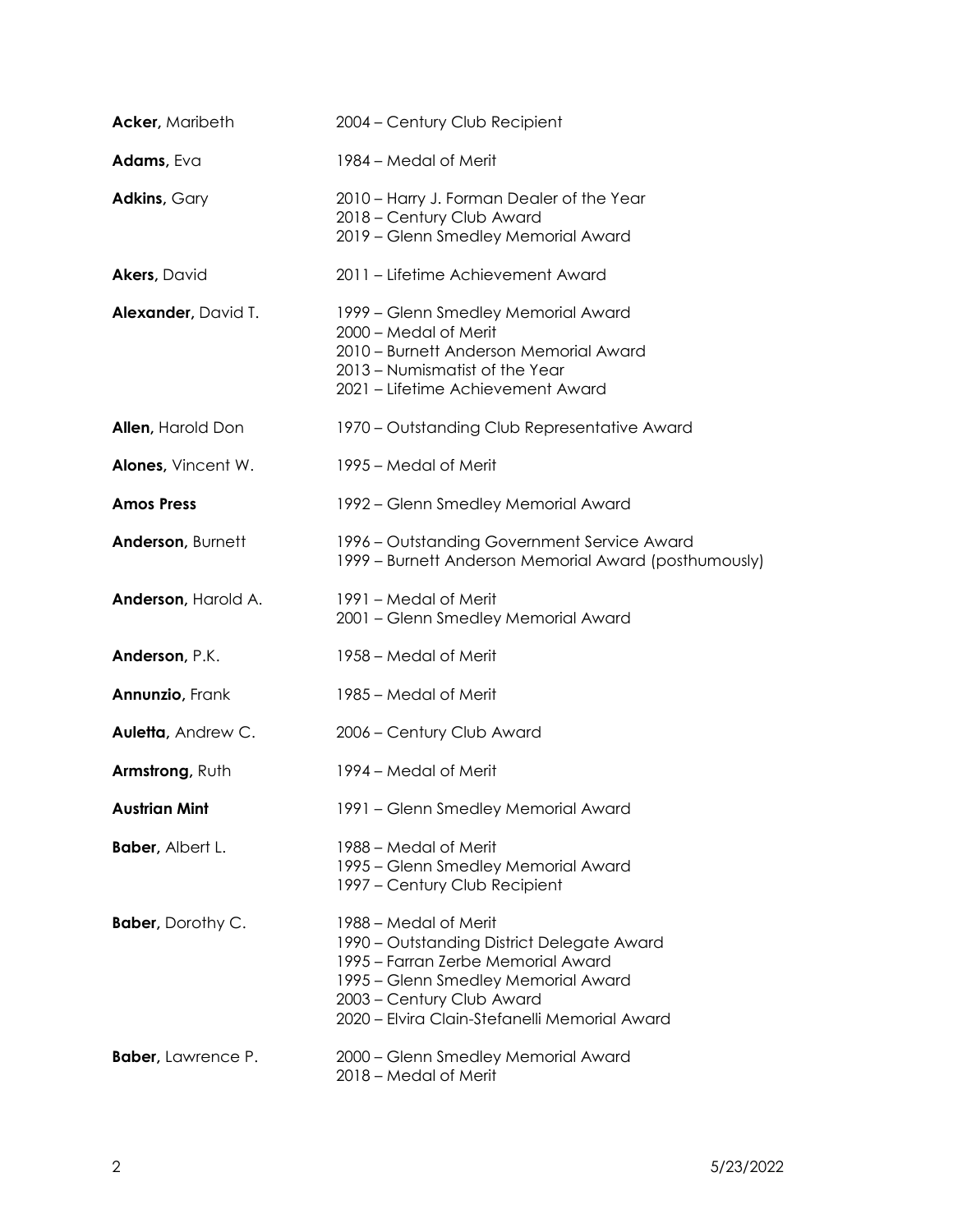| <b>Baber Family</b>           | 2003 - Lifetime Achievement Award                                                                |
|-------------------------------|--------------------------------------------------------------------------------------------------|
| <b>Bailey, Donald E.</b>      | 2003 – Glenn Smedley Memorial Award<br>2005 - Medal of Merit                                     |
| <b>Bailey, Lois R.</b>        | 2005 - Medal of Merit                                                                            |
| <b>Banks, Antoinette</b>      | 2005 - Outstanding Government Service Award                                                      |
| <b>Baker, Abigail</b>         | 1996 – Adult Advisor of the Year<br>1998 – Glenn Smedley Memorial Award                          |
| Barber, Eve                   | 2020 - Glenn Smedley Memorial Award                                                              |
| <b>Barman, Scott</b>          | 2019 - Glenn Smedley Memorial Award                                                              |
| <b>Barna, Alex J.</b>         | 2004 - Century Club Recipient                                                                    |
| <b>Barry</b> , James R.       | 2009 - Glenn Smedley Memorial Award                                                              |
| Bartee, Lyman C.              | 1994 – Medal of Merit                                                                            |
| <b>Bason, Autence A.</b>      | 1995 – Glenn Smedley Memorial Award                                                              |
| Bason, J.W.B.                 | 1995 – Glenn Smedley Memorial Award                                                              |
| <b>Bass, Harry</b>            | 1989 – Medal of Merit                                                                            |
| <b>Bass, Harry-Foundation</b> | 2013 - Exemplary Service Award                                                                   |
| <b>Bebee, Adeline</b>         | 1988 – Farran Zerbe Memorial Award<br>1992 – Lifetime Achievement Award                          |
| Bebee, Aubrey E.              | 1968 – Medal of Merit<br>1988 - Farran Zerbe Memorial Award<br>1992 – Lifetime Achievement Award |
| Bedoukian, Dr. Paul Z.        | 1993 – Glenn Smedley Memorial Award                                                              |
| Bellisario, Leroy J.          | 1980 - Century Club Recipient<br>1981 - Century Club Recipient                                   |
| <b>Belskie</b> , Abram        | 1974 – Numismatic Art Award                                                                      |
| Belt, V. Leon                 | 1952 – Medal of Merit                                                                            |
| Benoit, Bruce                 | 2008 - Outstanding District Representative                                                       |
| Bergen, Herbert M.            | 1972 – Medal of Merit<br>1974 – Farran Zerbe Memorial Award                                      |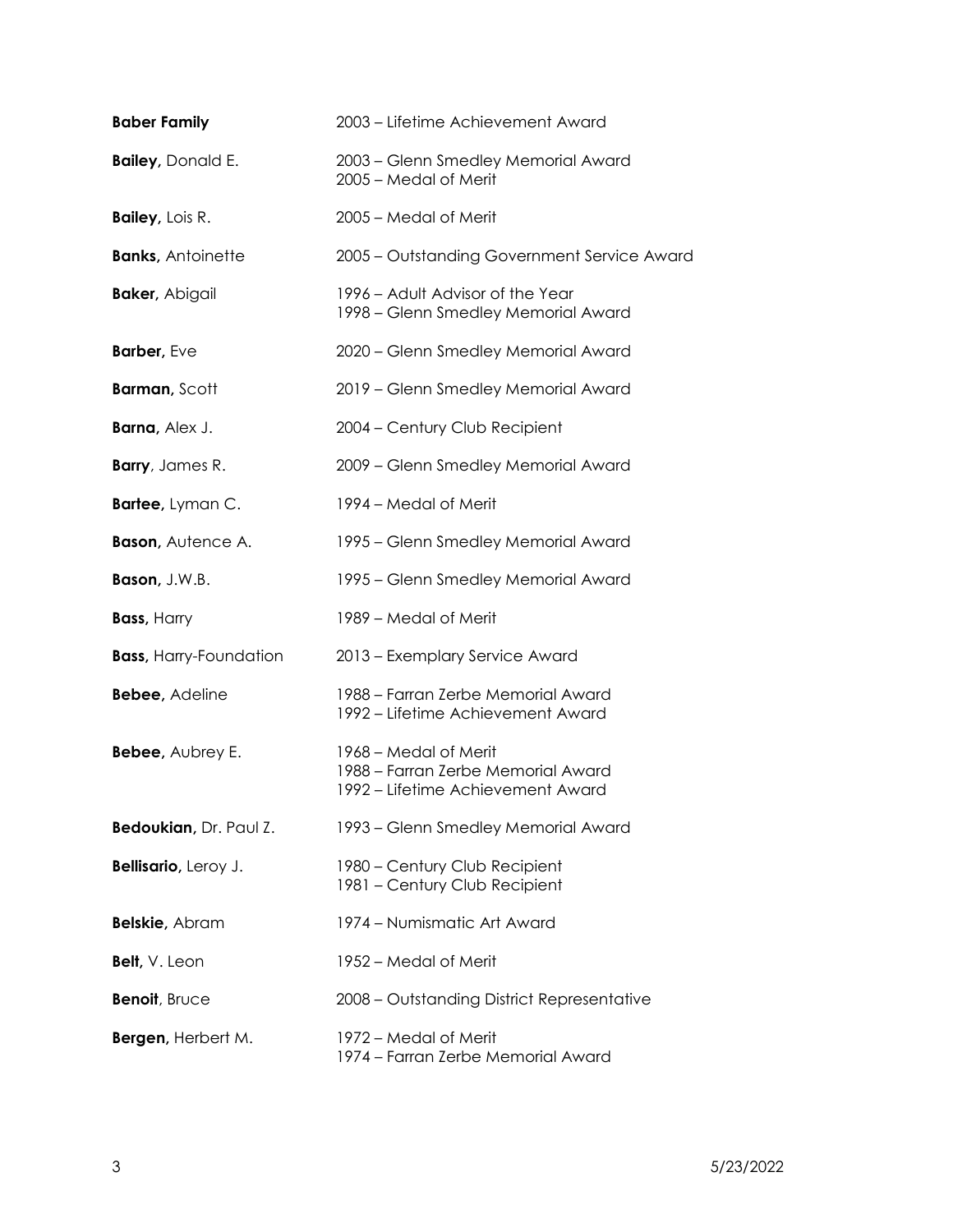| Berk, Harlan J.                  | 2006 – Glenn Smedley Memorial Award<br>2011 - Numismatist of the Year<br>2020 - Harry J. Forman Dealer of the Year                                                                                                                              |
|----------------------------------|-------------------------------------------------------------------------------------------------------------------------------------------------------------------------------------------------------------------------------------------------|
| <b>Best, Carrie</b>              | 2019 - Elvira Clain-Stefanelli Memorial Award<br>2021 - Glenn Smedley Memorial Award                                                                                                                                                            |
| <b>Black, Archie</b>             | 1991 - Outstanding District Delegate Award                                                                                                                                                                                                      |
| <b>Blake, George H.</b>          | 1950 – Medal of Merit                                                                                                                                                                                                                           |
| <b>Blanchard, Julian</b>         | 1966 – Medal of Merit                                                                                                                                                                                                                           |
| <b>Bobrofsky, Ann</b>            | 2017 - Glenn Smedley Memorial Award                                                                                                                                                                                                             |
| <b>Boling, Joseph E.</b>         | 1991 – Medal of Merit<br>2000 - Glenn Smedley Memorial Award<br>2005 - Farran Zerbe Memorial Award<br>2013 - Exemplary Service Award                                                                                                            |
| <b>Bonham, E. Richard</b>        | 2017 - Numismatic Art Award for Excellence                                                                                                                                                                                                      |
| <b>Bonser, Don</b>               | 2011 - Glenn Smedley Memorial Award<br>2016 - Medal of Merit                                                                                                                                                                                    |
| <b>Boosel, Harry X.</b>          | 1986 – Medal of Merit<br>1989 - Farran Zerbe Memorial Award                                                                                                                                                                                     |
| <b>Borack, Paul</b>              | 1990 – Outstanding Club Representative Award<br>1994 - Outstanding Club Representative Award                                                                                                                                                    |
| <b>Borckardt, Mark</b>           | 2020 - Numismatist of the Year                                                                                                                                                                                                                  |
| <b>Boston Numismatic Society</b> | 2002 - Exemplary Service Award                                                                                                                                                                                                                  |
| <b>Bourke, Virginia</b>          | 2012 - Glenn Smedley Memorial Award                                                                                                                                                                                                             |
| <b>Bourne, M. Remy</b>           | 2007 - Century Club Award<br>2007 - Glenn Smedley Memorial Award                                                                                                                                                                                |
| <b>Bowers, Q. David</b>          | 1980 - Century Club Recipient<br>1987 – Medal of Merit<br>1991 – Farran Zerbe Memorial Award<br>1995 – Numismatist of the Year<br>2000 – Burnett Anderson Memorial Award<br>2003 - Exemplary Service Award<br>2005 - Lifetime Achievement Award |
| Bowman, Fred C.                  | 1976 – Farran Zerbe Memorial Award                                                                                                                                                                                                              |
| <b>Bradfield</b> , Elston G.     | 1957 – Medal of Merit<br>1963 – Farran Zerbe Memorial Award                                                                                                                                                                                     |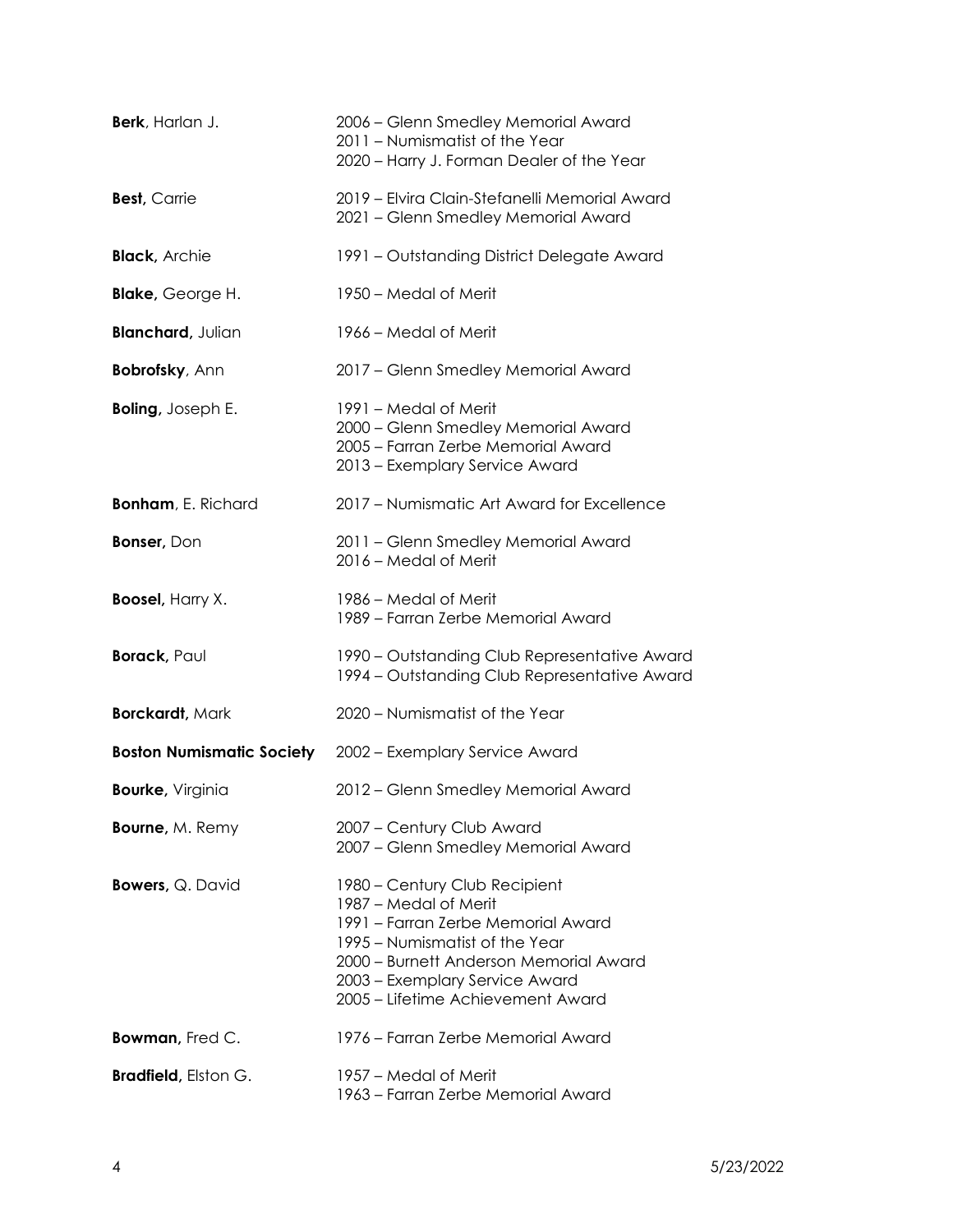| <b>Bram, Morris</b>          | 1988 – Medal of Merit                                                                                                                                                                                                                                                                                |
|------------------------------|------------------------------------------------------------------------------------------------------------------------------------------------------------------------------------------------------------------------------------------------------------------------------------------------------|
| <b>Brandimore, William</b>   | 2000 - Outstanding District Delegate Award                                                                                                                                                                                                                                                           |
| <b>Bressett, Bert</b>        | 1993 – Medal of Merit<br>1998 – Farran Zerbe Memorial Award                                                                                                                                                                                                                                          |
| <b>Bressett</b> , Kenneth E. | 1978 – Medal of Merit<br>1997 - Glenn Smedley Memorial Award<br>1998 – Farran Zerbe Memorial Award<br>2001 - Lifetime Achievement Award<br>2004 - Numismatist of the Year Award<br>2010 - Century Club Award<br>2017 - Adna G. Wilde, Award for Excellence<br>2018 - Burnett Anderson Memorial Award |
| Brettell, Ruthann            | 1978 – Medal of Merit<br>1996 – Exemplary Service Award<br>1997 – Farran Zerbe Memorial Award                                                                                                                                                                                                        |
| <b>British Royal Mint</b>    | 1992 – Glenn Smedley Memorial Award                                                                                                                                                                                                                                                                  |
| <b>Bronson</b> , Virginia L. | 1965 – Outstanding Club Representative Award                                                                                                                                                                                                                                                         |
| <b>Brooks, Mary</b>          | 1988 – Medal of Merit                                                                                                                                                                                                                                                                                |
| <b>Brower</b> , Kari         | 2017 - Glenn Smedley Memorial Award                                                                                                                                                                                                                                                                  |
| <b>Brown</b> , Dan           | 1965 – Medal of Merit                                                                                                                                                                                                                                                                                |
| <b>Brown</b> , Earl C.       | 1956 – Medal of Merit                                                                                                                                                                                                                                                                                |
| <b>Brown</b> , Kevin         | 2008 - Outstanding Government Service Award                                                                                                                                                                                                                                                          |
| Brown, Vernon L.             | 1951 – Medal of Merit                                                                                                                                                                                                                                                                                |
| <b>Browne, Charlie</b>       | 2006 - Glenn Smedley Memorial Award                                                                                                                                                                                                                                                                  |
| <b>Brueggeman, Robert</b>    | 2004 - Exemplary Service Award                                                                                                                                                                                                                                                                       |
| <b>Brush</b> , Blenda        | 2011 - Glenn Smedley Memorial Award                                                                                                                                                                                                                                                                  |
| <b>Brush, Wendell</b>        | 2011 - Glenn Smedley Memorial Award                                                                                                                                                                                                                                                                  |
| <b>Bryan</b> , Roger P.      | 1992 – Glenn Smedley Memorial Award<br>1993 – Medal of Merit                                                                                                                                                                                                                                         |
| <b>Bryan</b> , Virginia      | 1992 – Glenn Smedley Memorial Award<br>1993 – Medal of Merit                                                                                                                                                                                                                                         |
| <b>Burke Jr.</b> , Bryan O.  | 1977 - Outstanding Club Representative Award                                                                                                                                                                                                                                                         |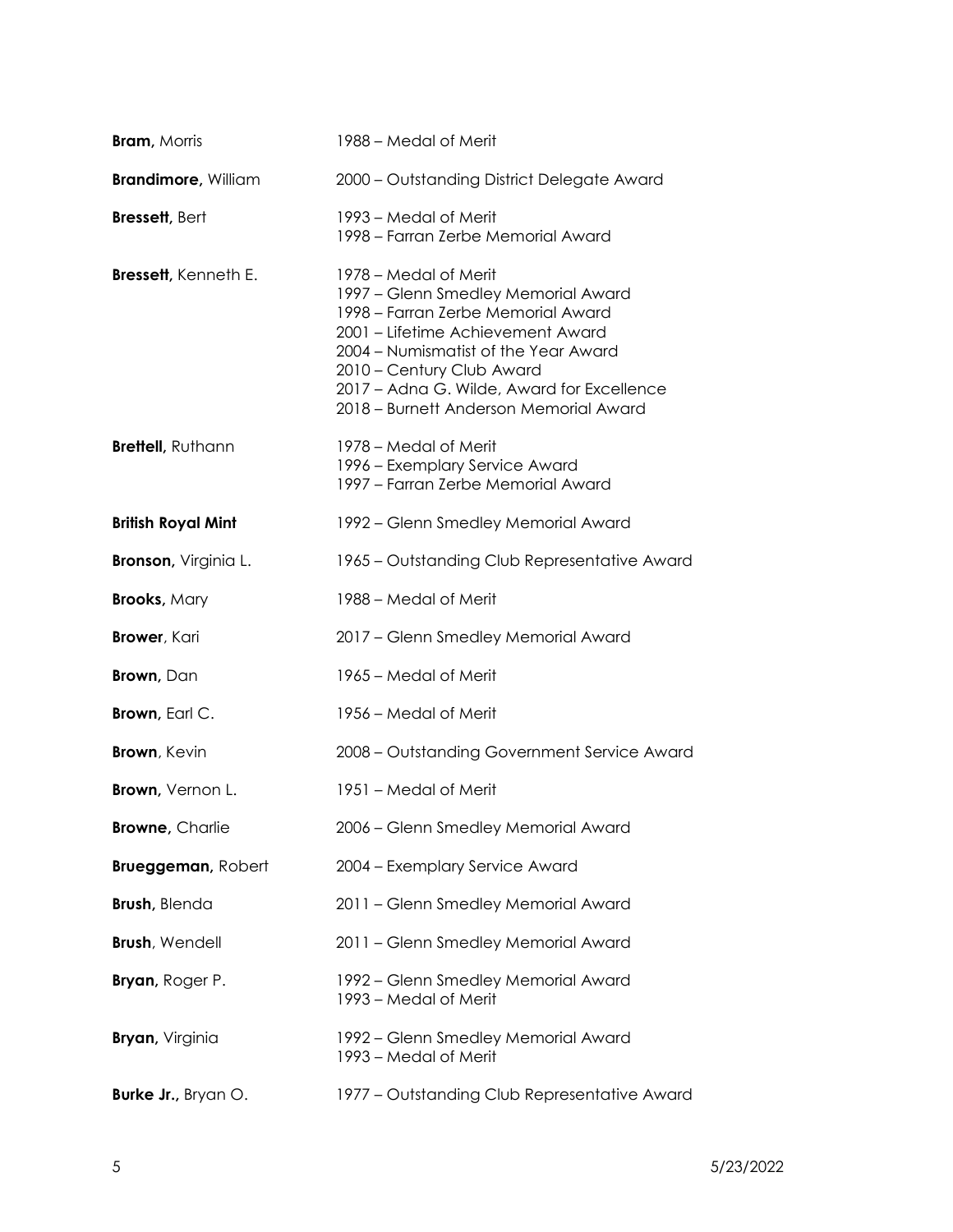| <b>Burke, Garrett</b>                             | 2005 – Numismatic Art Award                                                                                                                    |
|---------------------------------------------------|------------------------------------------------------------------------------------------------------------------------------------------------|
| <b>Burleson, Mary Counts</b>                      | 2016 – Elvira Clain-Stefanelli Memorial Award                                                                                                  |
| Burns, Ray                                        | 2019 - Glenn Smedley Memorial Award                                                                                                            |
| Byrne, Ray                                        | 1971 – Medal of Merit                                                                                                                          |
| <b>Calhoun, Cindy</b>                             | 2020 - Glenn Smedley Memorial Award                                                                                                            |
| California State Numismatic<br><b>Association</b> | 1998 – Exemplary Service Award                                                                                                                 |
| Campbell, H. Robert                               | 2000 - Century Club Recipient<br>2001 - Glenn Smedley Memorial Award<br>2019 - Medal of Merit                                                  |
| Campbell, Randy                                   | 1994 – Glenn Smedley Memorial Award                                                                                                            |
| Carlucci, Donald D.                               | 2004 - Glenn Smedley Memorial Award<br>2004 - Outstanding Club Representative Award                                                            |
| Carmichael, Halbert                               | 2014 - Glenn Smedley Memorial Award                                                                                                            |
| Carmody, Donald L.                                | 1994 – Glenn Smedley Memorial Award                                                                                                            |
| Carmody-Lebo, Helen                               | 1990 – Glenn Smedley Memorial Award<br>1991 - Medal of Merit<br>1994 - Outstanding Regional Coordinator Award<br>1998 - Century Club Recipient |
| <b>Carroll</b> , Sheldon S.                       | 1971 – Medal of Merit                                                                                                                          |
| Case, Roger                                       | 1991 - Glenn Smedley Memorial Award                                                                                                            |
| Castle, Michael N.                                | 1997 – Outstanding Government Service Award                                                                                                    |
| Cazin, Lonnie T.                                  | 1995 – Medal of Merit                                                                                                                          |
| Cazin, Roger W.                                   | 1995 – Medal of Merit                                                                                                                          |
| Cervin, David R.                                  | 1977 – Adult Advisor of the Year<br>1984 – Medal of Merit                                                                                      |
| <b>Charters</b> , Donald W.                       | 1998 – Glenn Smedley Memorial Award<br>2000 - Medal of Merit<br>2005 - Century Club Award                                                      |
| Cheung, Eric Li                                   | 2001 - Young Numismatist of the Year                                                                                                           |
| <b>Chicago Coin Club</b>                          | 1999 – Exemplary Service Award                                                                                                                 |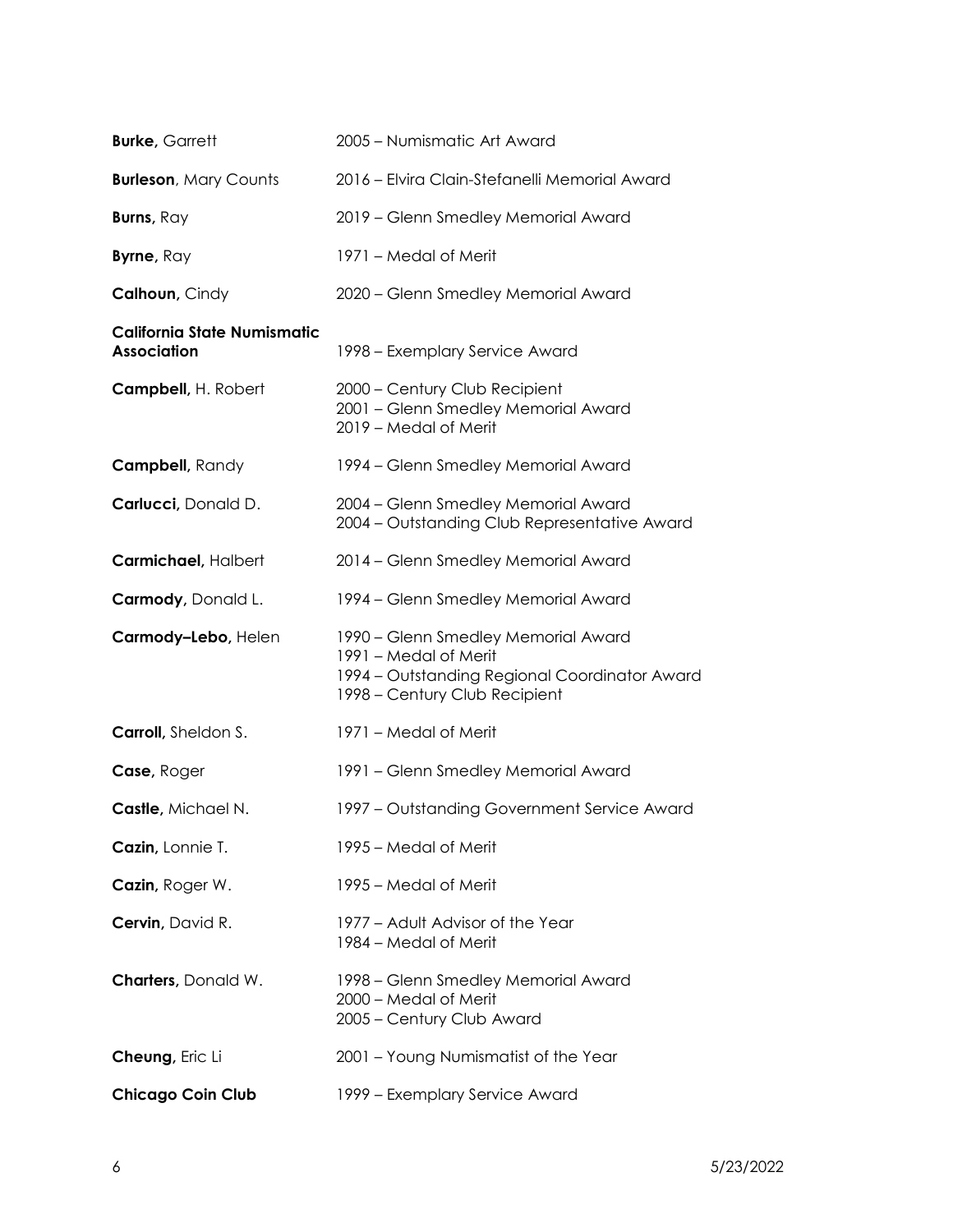| Clain-Stefanelli, Elvira        | 1992 – Medal of Merit<br>1996 - Farran Zerbe Memorial Award<br>2013 – Elvira Clain-Stefanelli Memorial Award (posthumously) |
|---------------------------------|-----------------------------------------------------------------------------------------------------------------------------|
| <b>Clarke, Joseph</b>           | 1985 - Outstanding Club Representative Award<br>1987 - Medal of Merit                                                       |
| Clarke, Mae                     | 1985 – Outstanding Club Representative Award<br>1987 – Medal of Merit                                                       |
| Cleaver, Ralph F.               | 1981 - Medal of Merit                                                                                                       |
| Cohen, James H.                 | 2001 - Glenn Smedley Memorial Award<br>2004 – Medal of Merit                                                                |
| <b>Coin World</b>               | 2021 - Dealer Booster Award                                                                                                 |
| Colver, Charles G.              | 1981 – Outstanding Club Representative Award<br>1994 - Medal of Merit                                                       |
| <b>Connell</b> , Christopher T. | 1995 - Glenn Smedley Memorial Award<br>2000 - Adult Advisor of the Year                                                     |
| Contursi, Michael               | 2021 - Century Club Recipient                                                                                               |
| Contursi, Steven                | 2007 - Century Club Award<br>2007 - Exemplary Service Award                                                                 |
| Cook, John                      | 1988 - Numismatic Art Award                                                                                                 |
| Coole, Arthur B.                | 1977 – Medal of Merit                                                                                                       |
| Coppersmith, Jeffrey            | 1973 - Young Numismatist of the Year                                                                                        |
| Crenshaw, David                 | 2014 - Glenn Smedley Memorial Award                                                                                         |
| Criswell, Grover C.             | 1991 - Glenn Smedley Memorial Award<br>1993 - Glenn Smedley Memorial Award<br>1994 – Medal of Merit                         |
| Cross, Daniel                   | 2006 - Adult Advisor of the Year<br>2017 - Glenn Smedley Memorial Award                                                     |
| Cuhaj, George                   | 2002 - Adult Advisor of the Year                                                                                            |
| Culver, Virginia                | 1981 – Medal of Merit<br>1987 - Farran Zerbe Memorial Award                                                                 |
| Curtis, James W.                | 1956 – Medal of Merit                                                                                                       |
| Curto, James J.                 | 1958 – Medal of Merit<br>1993 – Glenn Smedley Memorial Award                                                                |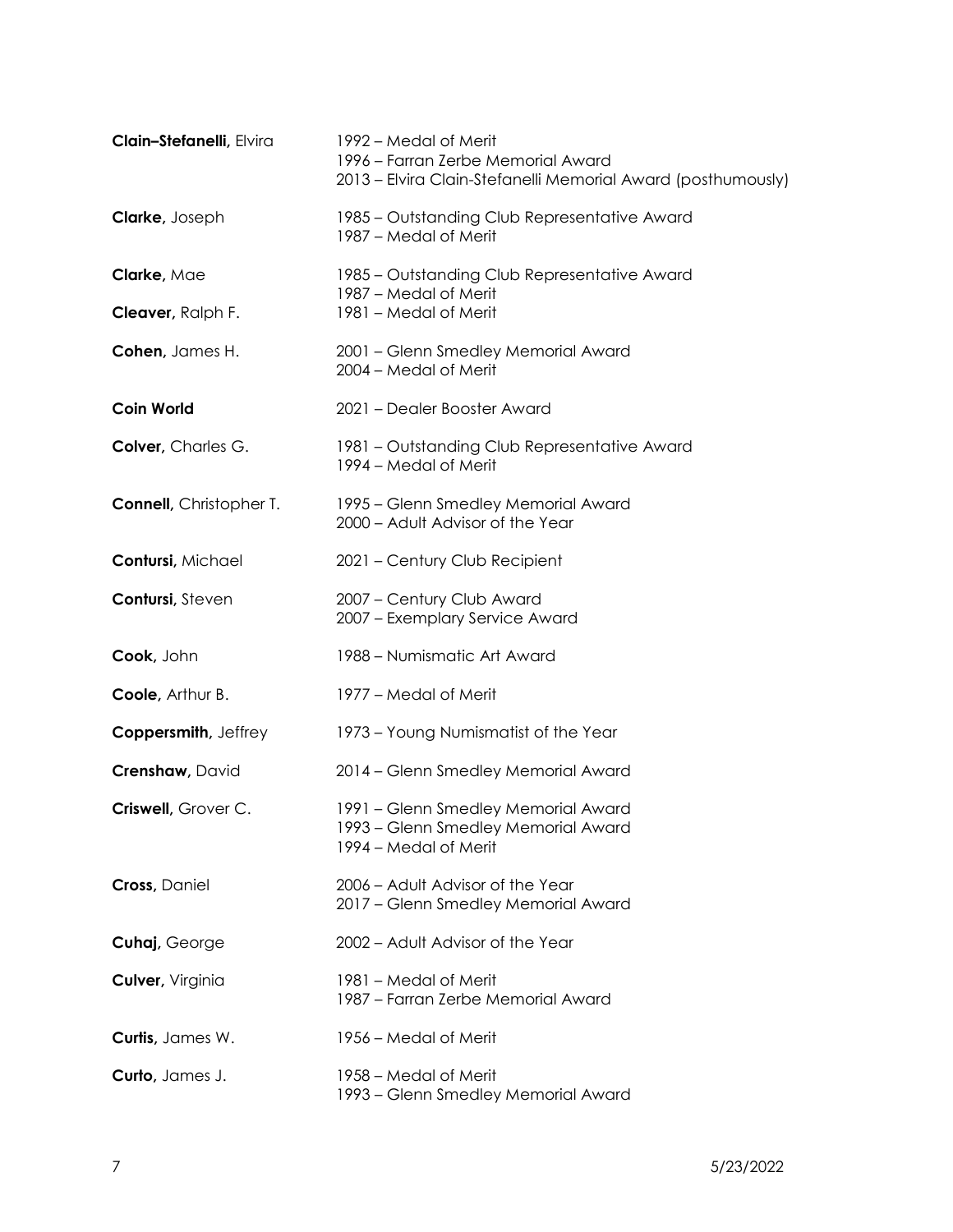| Cutcliff, Chip           | 2004 - Outstanding District Delegate Award                                                                                                           |
|--------------------------|------------------------------------------------------------------------------------------------------------------------------------------------------|
| Daniel, Howard A.        | 2008 - Glenn Smedley Memorial Award                                                                                                                  |
| Dannreuther, John D.     | 2007 - Numismatist of the Year                                                                                                                       |
| Daub, Eugene             | 1991 - Numismatic Art Award                                                                                                                          |
| Davenport, Dr. John S.   | 1955 – Medal of Merit<br>1967 - Farran Zerbe Memorial Award                                                                                          |
| Davis, Darryl            | 2003 - Outstanding Government Service Award                                                                                                          |
| Davis, Doug              | 2020 - Adna G. Wilde Jr. Award for Exemplary Service                                                                                                 |
| Davis, Erin              | 2000 - Young Numismatist of the Year                                                                                                                 |
| Davis, Merril O.         | 1995 – Glenn Smedley Memorial Award                                                                                                                  |
| Davis, Patricia E.       | 2004 - Century Club Recipient                                                                                                                        |
| Dawson, Debbie           | 2006 - Outstanding Government Service Award                                                                                                          |
| deLeon Tallavas, Ricardo | 2011 - Glenn Smedley Memorial Award<br>2019 - Outstanding District Representative<br>2021 - Medal of Merit                                           |
| De Lue, Donald           | 1979 - Numismatic Art Award                                                                                                                          |
| de Pedery-Hunt, Dora     | 1992 – Numismatic Art Award                                                                                                                          |
| Deep, Sam                | 1998 – Glenn Smedley Memorial Award<br>2008 - Exemplary Service Award<br>2010 - Medal of Merit                                                       |
| Deisher, Beth E.         | 1995 - Glenn Smedley Memorial Award<br>2004 - Century Club Recipient<br>2006 – Burnett Anderson Memorial Award<br>2010 – Farran Zerbe Memorial Award |
| Deleu, Walt              | 1999 - Outstanding District Delegate Award                                                                                                           |
| Delorey, Thomas K.       | 2009 - Numismatist of the Year<br>2011 - Burnett Anderson Memorial Award<br>2020 - Lifetime Achievement Award                                        |
| DeNise, D. Dee           | 1957 – Medal of Merit                                                                                                                                |
| <b>Detroit Coin Club</b> | 1994 – Exemplary Service Award                                                                                                                       |
| <b>Dewey, William S.</b> | 2006 - Lifetime Achievement Award                                                                                                                    |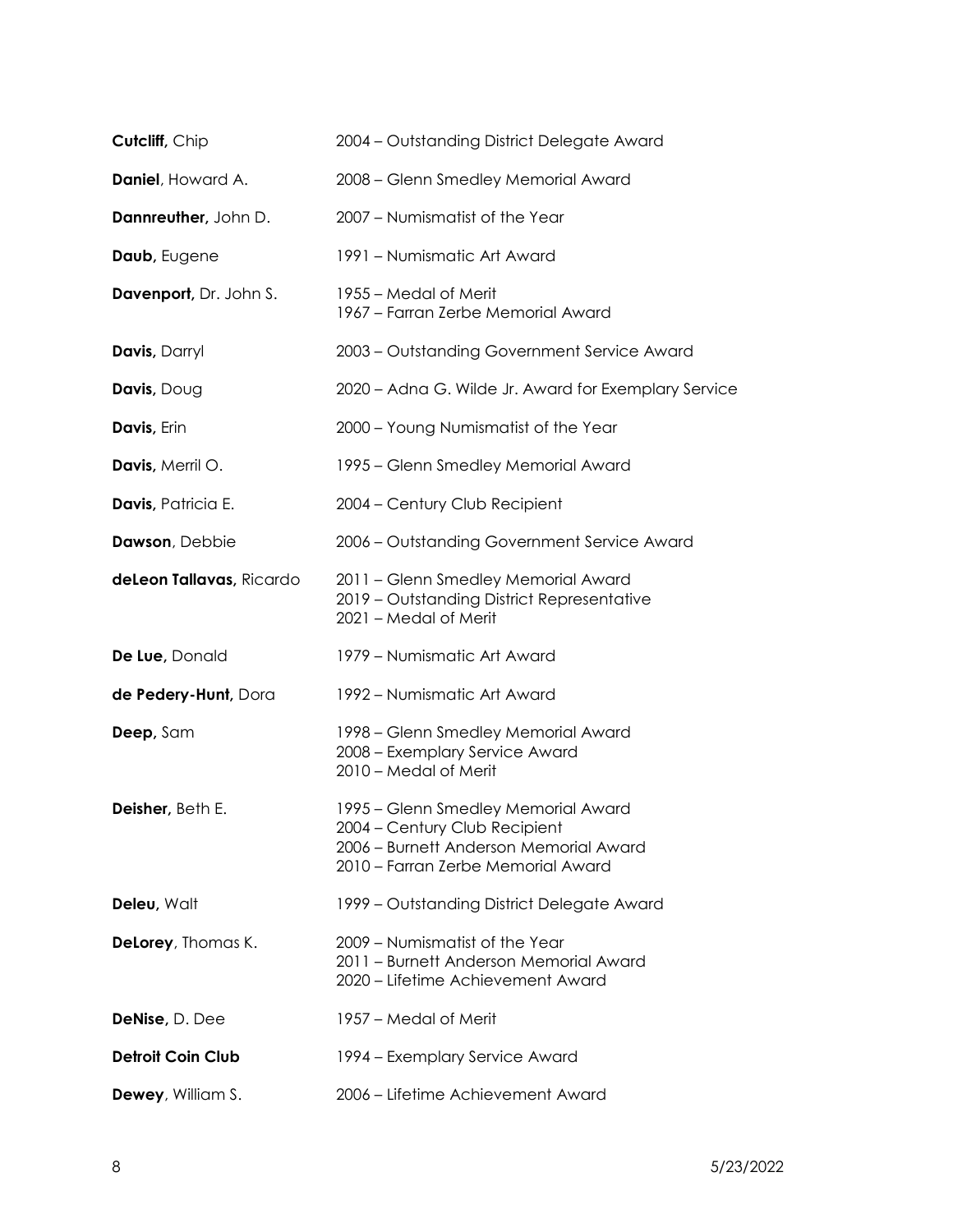| Dickson, Leonora            | 1968 – Young Numismatist of the Year                                                                                                                          |
|-----------------------------|---------------------------------------------------------------------------------------------------------------------------------------------------------------|
| <b>Diehl</b> , Philip       | 1996 – Outstanding Government Service Award                                                                                                                   |
| <b>Dillard</b> , Raymond W. | 2003 - Outstanding Club Representative Award<br>2005 - Glenn Smedley Memorial Award<br>2009 - Medal of Merit<br>2013 - Adna G. Wilde Jr. Award for Excellence |
| Dinger, John M. "Mike"      | 2021 - Century Club Recipient                                                                                                                                 |
| D'Ippolito, Steven J.       | 2018 - Glenn Smedley Memorial Award                                                                                                                           |
| Dobrucka, Magdalena         | 2019 – Numismatic Art Award for Excellence in Medallic Sculpture                                                                                              |
| Dodson, Oscar H.            | 1950 – Medal of Merit<br>1968 – Farran Zerbe Memorial Award                                                                                                   |
| Dodson, Tom                 | 2012 - Adult Advisor of the Year                                                                                                                              |
| Dolnick, Michael M.         | 1966 – Medal of Merit                                                                                                                                         |
| <b>Donato, Christopher</b>  | 2011 - Young Numismatist of the Year                                                                                                                          |
| Donnell, Gordon R.          | 1997 - Outstanding District Delegate Award<br>1998 - Outstanding Club Representative Award<br>2004 - Glenn Smedley Memorial Award<br>2008 - Medal of Merit    |
| Doxzon, Bryce F.            | 2016 - Glenn Smedley Memorial Award                                                                                                                           |
| Doty, Richard               | 2013 – Lifetime Achievement Award (posthumously)                                                                                                              |
| Douglas, Damon G.           | 1948 – Medal of Merit                                                                                                                                         |
| <b>Drake, Steven</b>        | 1989 - Outstanding District Delegate Award                                                                                                                    |
| Dunn, Hal                   | 2002 - Outstanding District Delegate Award                                                                                                                    |
| Dunn, John W.               | 1964 – Medal of Merit                                                                                                                                         |
| Duthie, Shawn               | 1982 - Young Numismatist of the Year                                                                                                                          |
| Dutton, Ron                 | 2014 - Numismatic Art Award for Excellence in Medallic Sculpture                                                                                              |
| Dyer O.B.E., Graham         | 2002 - Outstanding Government Service Award                                                                                                                   |
| <b>Edlow, Ellis</b>         | 1974 – Medal of Merit                                                                                                                                         |
| Ellis, Michael L.           | 1998 - Glenn Smedley Memorial Award                                                                                                                           |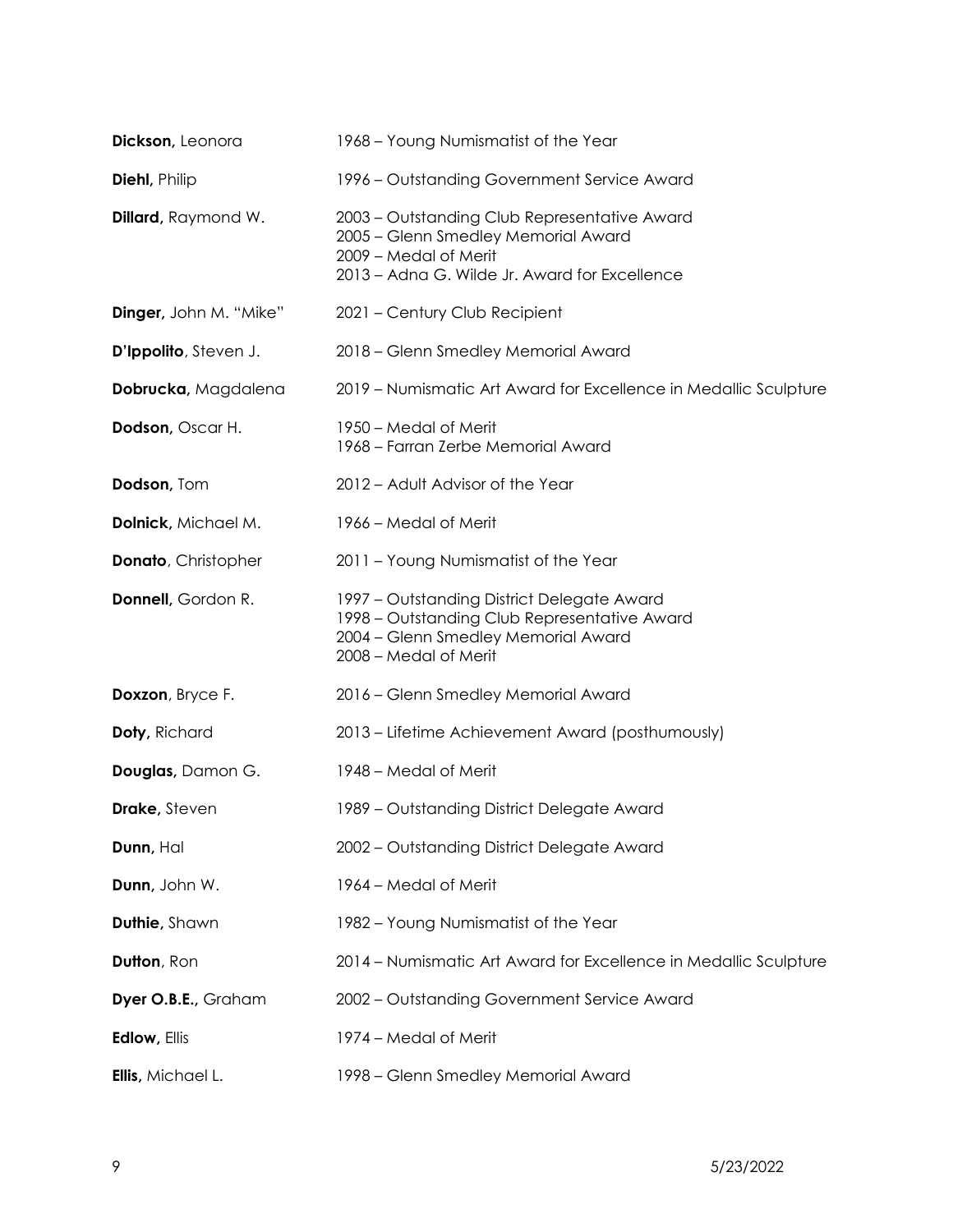| Ellsworth, Steven K.    | 2001 - Outstanding Regional Coordinator Award<br>2019 - Century Club Award<br>2021 - John & Nancy Wilson Member Booster Award                                                                                                                                                                           |
|-------------------------|---------------------------------------------------------------------------------------------------------------------------------------------------------------------------------------------------------------------------------------------------------------------------------------------------------|
| <b>Elms, William E.</b> | 1973 – Outstanding Club Representative Award                                                                                                                                                                                                                                                            |
| <b>Emme, Sandra</b>     | 1985 – Adult Advisor of the Year                                                                                                                                                                                                                                                                        |
| <b>England, Victor</b>  | 2015 - Harry J. Forman Dealer of the Year                                                                                                                                                                                                                                                               |
| Ernst, Mitchell         | 2015 - Glenn Smedley Memorial Award<br>2016 – Medal of Merit                                                                                                                                                                                                                                            |
| Eshbach, John R.        | 1987 – Outstanding Club Representative Award<br>2000 - Glenn Smedley Memorial Award<br>2001 - Medal of Merit<br>2009 - Farran Zerbe Memorial Award                                                                                                                                                      |
| Everhart II, Don        | 1994 – Numismatic Art Award                                                                                                                                                                                                                                                                             |
| Fanton, Brian E.        | 1994 – Outstanding District Delegate Award<br>1998 - Adult Advisor of the Year<br>1998 – Outstanding District Delegate Award<br>2002 - Outstanding Club Representative Award<br>2012 - Adna G. Wilde Jr. Award for Excellence<br>2017 - Farran Zerbe Memorial Award<br>2020 - Outstanding Adult Advisor |
| <b>Federal Express</b>  | 2005 - Exemplary Service Award                                                                                                                                                                                                                                                                          |
| Feingold, Ellen         | 2021 - Elvira Clain-Stefanelli Memorial Award                                                                                                                                                                                                                                                           |
| Feltner, Steven T.      | 2004 - Young Numismatist of the Year                                                                                                                                                                                                                                                                    |
| Ferguson, J. Douglas    | 1947 – Medal of Merit<br>1966 – Farran Zerbe Memorial Award                                                                                                                                                                                                                                             |
| Ferrell, T. James       | 2002 - Numismatic Art Award                                                                                                                                                                                                                                                                             |
| Fey, Michael S.         | 2001 - Glenn Smedley Memorial Award<br>2020 – Medal of Merit                                                                                                                                                                                                                                            |
| Fick, Nathaniel         | 1994 – Young Numismatist of the Year                                                                                                                                                                                                                                                                    |
| Finke, Leonda           | 2006 - Numismatic Art Award                                                                                                                                                                                                                                                                             |
| Finner, Patricia A.     | 1998 - Glenn Smedley Memorial Award<br>2004 - Century Club Recipient<br>2004 – Medal of Merit                                                                                                                                                                                                           |
| Finner, Roland          | 2006 - Glenn Smedley Memorial Award                                                                                                                                                                                                                                                                     |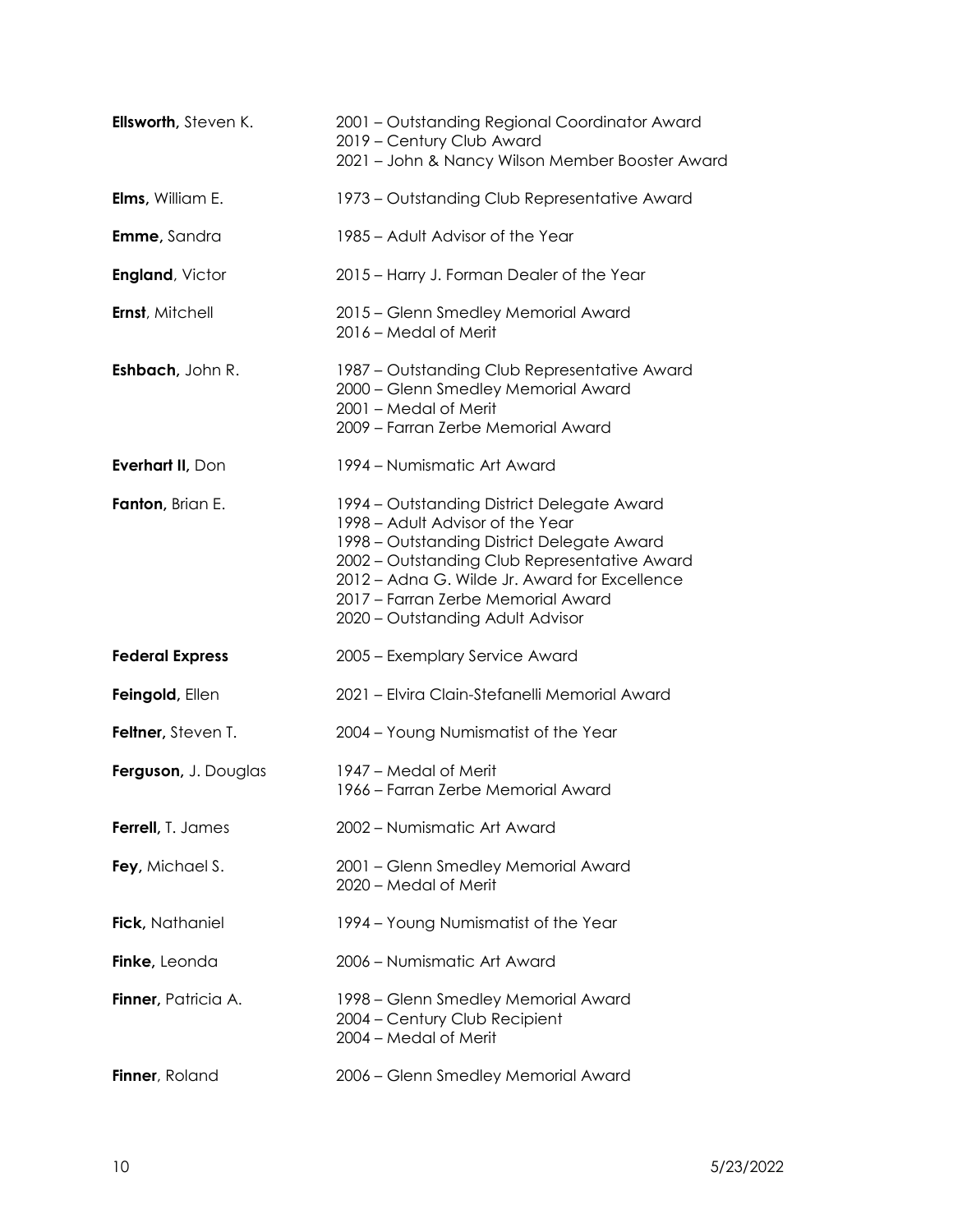| Fitts, Prudence                  | 2002 – Glenn Smedley Memorial Award<br>2012 - Farran Zerbe Memorial Award<br>2018 - Elvira Clain-Stefanelli Memorial Award<br>2021 - Medal of Merit                                                                        |
|----------------------------------|----------------------------------------------------------------------------------------------------------------------------------------------------------------------------------------------------------------------------|
| Fitts III, Arthur M.             | 1998 – Medal of Merit<br>2000 - Glenn Smedley Memorial Award<br>2001 - Lifetime Achievement Award<br>2006 - Exemplary Service Award<br>2010 - Adna G. Wilde Jr. Award for Excellence<br>2012 - Farran Zerbe Memorial Award |
| <b>Fitzgerald</b> , Thomas F.    | 1995 – Medal of Merit<br>1999 - Glenn Smedley Memorial Award                                                                                                                                                               |
| Fivaz, Bill                      | 1984 – Medal of Merit<br>1989 – Medal of Merit<br>1991 - Glenn Smedley Memorial Award<br>1991 - Adult Advisor of the Year<br>1995 - Farran Zerbe Memorial Award<br>2001 - Numismatist of the Year                          |
| Fogg, Clark W.                   | 2014 - Glenn Smedley Memorial Award                                                                                                                                                                                        |
| Fogler, Edward                   | 1955 – Medal of Merit                                                                                                                                                                                                      |
| Fore, Henrietta Holsman          | 2004 - Outstanding Government Service Award                                                                                                                                                                                |
| Forman, Harry J.                 | 1998 – Glenn Smedley Memorial Award<br>2000 - Numismatist of the Year<br>2001 - Farran Zerbe Memorial Award                                                                                                                |
| Frans, P.H.                      | 1966 – Outstanding Club Representative Award                                                                                                                                                                               |
| Frantz, Joe                      | 1976 – Outstanding Club Representative Award                                                                                                                                                                               |
| <b>Freeland</b> , Daniel & Kathy | 2013 - Glenn Smedley Memorial Award                                                                                                                                                                                        |
| Freeman, Harley L.               | 1968 – Medal of Merit                                                                                                                                                                                                      |
| Freeman, S.W.                    | 1963 – Medal of Merit                                                                                                                                                                                                      |
| <b>Friedberg Family</b>          | 1992 – Medal of Merit                                                                                                                                                                                                      |
| Fritsch, Robert F.               | 2005 - Glenn Smedley Memorial Award<br>2005 - Outstanding Regional Coordinator Award<br>2011 – Medal of Merit                                                                                                              |
| Fuld, George J.                  | 1961 – Medal of Merit<br>2002 - Lifetime Achievement Award                                                                                                                                                                 |
| Fuld, Melvin                     | 1962 – Medal of Merit                                                                                                                                                                                                      |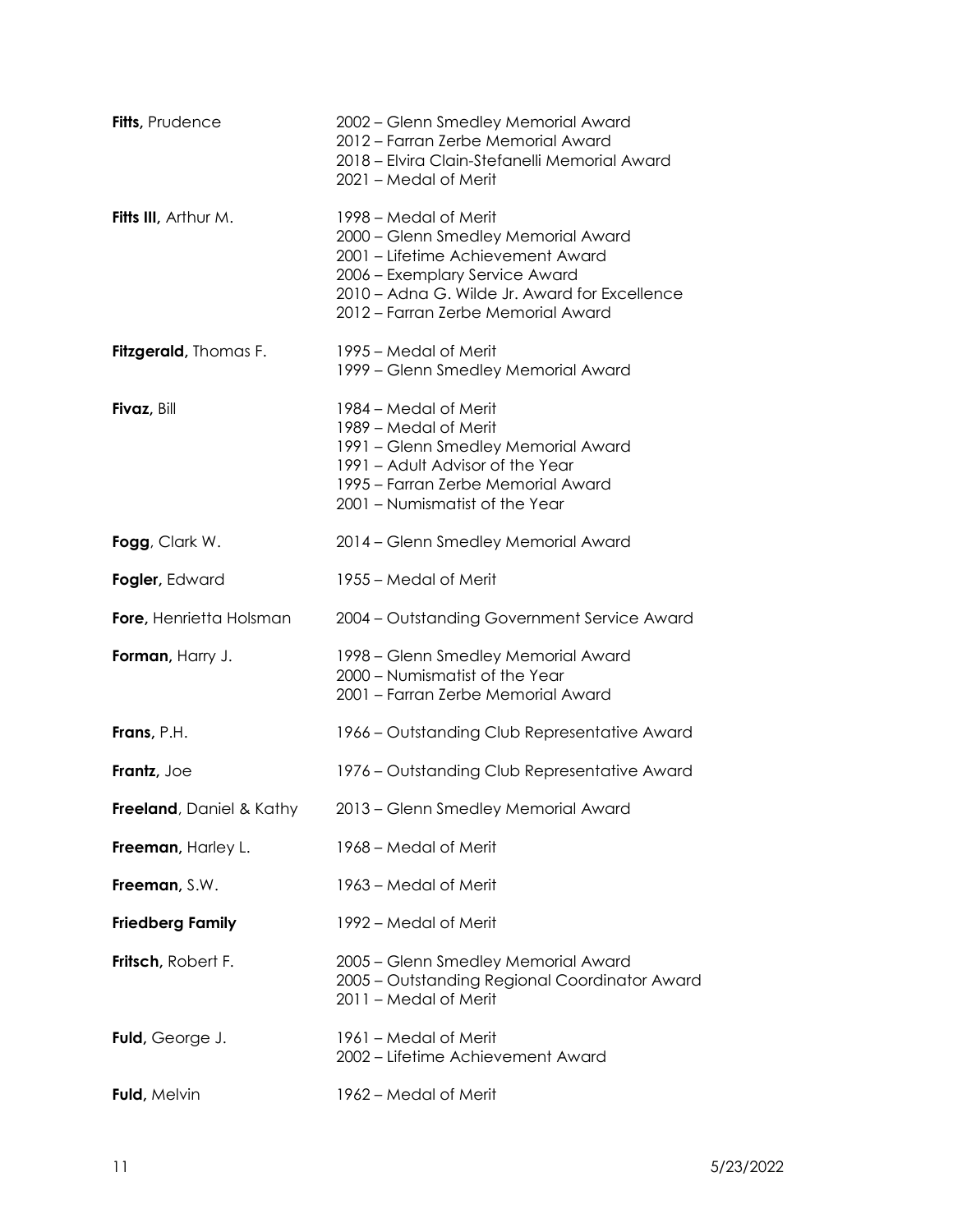| Fuljenz, Michael R.         | 2013 - Glenn Smedley Memorial Award<br>2014 - Medal of Merit<br>2021 - Harry J. Forman Dealer of the Year                                                                                                                                                                                                                                                                      |
|-----------------------------|--------------------------------------------------------------------------------------------------------------------------------------------------------------------------------------------------------------------------------------------------------------------------------------------------------------------------------------------------------------------------------|
| Gabarron, Byrnadette        | 1969 – Medal of Merit                                                                                                                                                                                                                                                                                                                                                          |
| Gabarron, John J.           | 1956 – Medal of Merit<br>1979 - Farran Zerbe Memorial Award<br>1992 - Glenn Smedley Memorial Award                                                                                                                                                                                                                                                                             |
| Gallery Mint, The           | 2000 - Exemplary Service Award                                                                                                                                                                                                                                                                                                                                                 |
| Galst, Jay M.               | 2015 - Glenn Smedley Memorial Award                                                                                                                                                                                                                                                                                                                                            |
| Gamble, Wilfred A.          | 1999 – Outstanding Club Representative Award                                                                                                                                                                                                                                                                                                                                   |
| Ganz, David L.              | 1995 - Glenn Smedley Memorial Award                                                                                                                                                                                                                                                                                                                                            |
| Garland, Paul E.            | 1992 – Medal of Merit                                                                                                                                                                                                                                                                                                                                                          |
| <b>Garrett</b> , Anthony D. | 1992 – Outstanding Government Service Award                                                                                                                                                                                                                                                                                                                                    |
| Garrett, Jeff C.            | 2005 - Glenn Smedley Memorial Award                                                                                                                                                                                                                                                                                                                                            |
| Gasparro, Frank             | 1968 - Numismatic Art Award<br>1992 – Medal of Merit                                                                                                                                                                                                                                                                                                                           |
| Gaye, Larry                 | 2008 - Glenn Smedley Memorial Award<br>2013 - Medal of Merit                                                                                                                                                                                                                                                                                                                   |
| Gentile Jr., Larry          | 1981 - Young Numismatist of the Year                                                                                                                                                                                                                                                                                                                                           |
| Gentile Sr., Lawrence J.    | 1980 - Adult Advisor of the Year<br>1983 – Outstanding Club Representative Award<br>1988 - Adult Advisor of the Year<br>1994 - Outstanding Club Representative Award<br>1997 – Century Club Recipient<br>1997 – Glenn Smedley Memorial Award<br>1998 – Medal of Merit<br>2001 - Century Club Award<br>2001 - Special Adult Advisor Award<br>2006 – Farran Zerbe Memorial Award |
| Gettys, Loyd B.             | 1951 – Medal of Merit                                                                                                                                                                                                                                                                                                                                                          |
| Gilkes, Paul A.             | 2013 – Burnett Anderson Award                                                                                                                                                                                                                                                                                                                                                  |
| Gong, Lee H.                | 1998 – Glenn Smedley Memorial Award<br>1999 - Adult Advisor of the Year<br>2003 - Medal of Merit                                                                                                                                                                                                                                                                               |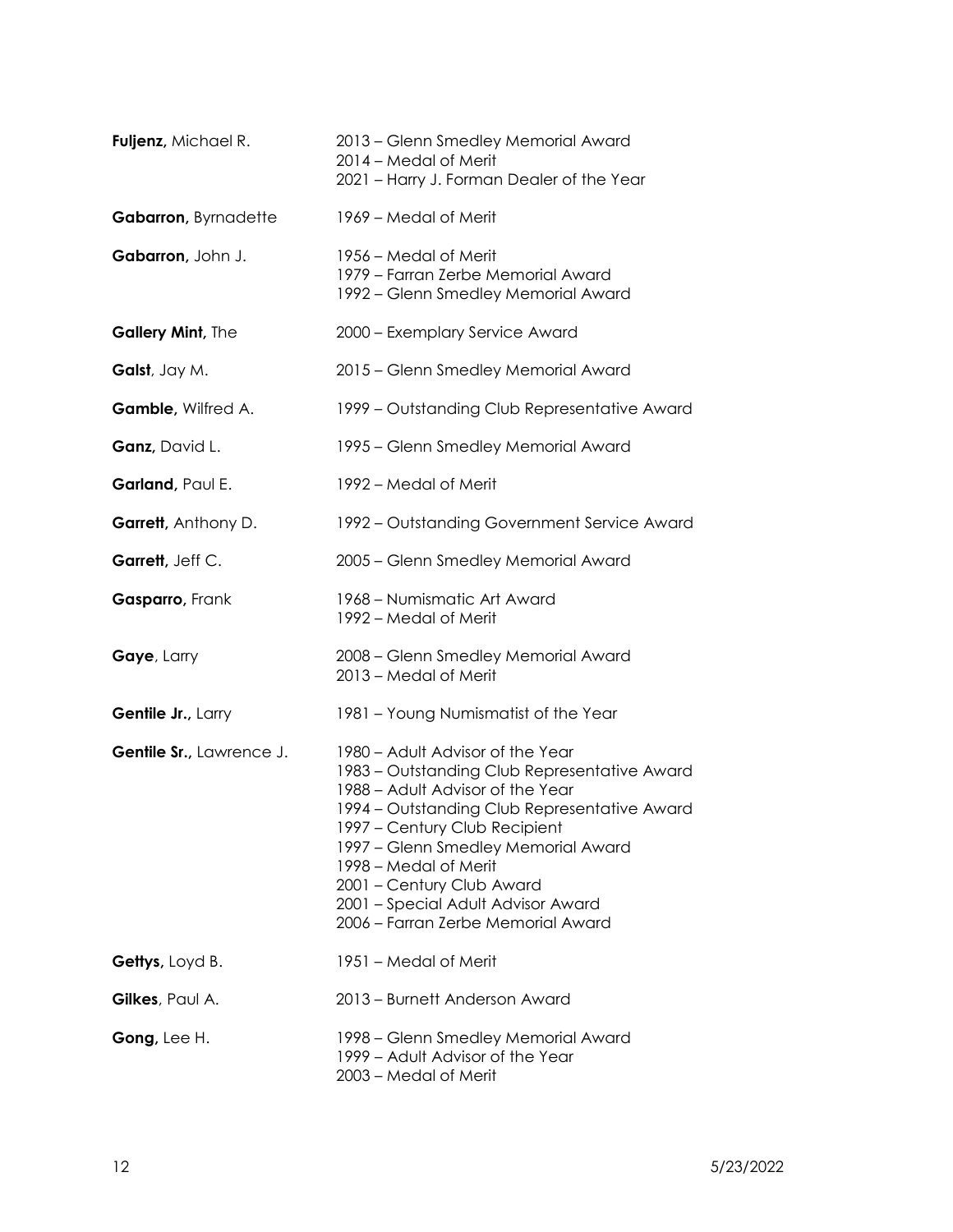| Gonzalez, Henry B.     | 1993 - Outstanding Government Service Award                                                                                                                                                                |
|------------------------|------------------------------------------------------------------------------------------------------------------------------------------------------------------------------------------------------------|
| Gould, Maurice M.      | 1970 – Medal of Merit<br>1976 - Farran Zerbe Memorial Award                                                                                                                                                |
| Graham, lan            | 2007 - Outstanding Government Service Award                                                                                                                                                                |
| <b>Grant</b> , Freydis | 1997 – Outstanding Club Representative Award                                                                                                                                                               |
| Grant, William         | 1997 – Outstanding Club Representative Award                                                                                                                                                               |
| Green, Nancy           | 1991 – Medal of Merit<br>2009 - Outstanding Adult Advisor                                                                                                                                                  |
| Greenslet, John        | 1983 - Young Numismatist of the Year                                                                                                                                                                       |
| Greer, Mike            | 1996 - Young Numismatist of the Year                                                                                                                                                                       |
| Grilli, Angelo         | 2015 – Numismatic Art Award for Exvellence in Medalic Sculpture                                                                                                                                            |
| Grove, Edward R.       | 1969 - Numismatic Art Award                                                                                                                                                                                |
| Grove, Keith           | 2014 - Outstanding Adult Advisor                                                                                                                                                                           |
| Grunthal, Henry        | 1970 – Medal of Merit                                                                                                                                                                                      |
| Guth, Ron              | 2006 - Glenn Smedley Memorial Award<br>2014 - Numismatist of the Year                                                                                                                                      |
| Hardin, Adlai          | 1982 - Numismatic Art Award                                                                                                                                                                                |
| Hagerty, M.P.          | 2000 - Century Club Recipient                                                                                                                                                                              |
| Hall, Albert K.        | 1990 – Outstanding Club Representative Award<br>1998 - Glenn Smedley Memorial Award                                                                                                                        |
| Hallenbeck, Kenneth L. | 1991 - Glenn Smedley Memorial Award<br>1996 – Medal of Merit<br>1998 - Exemplary Service Award<br>1999 - Farran Zerbe Memorial Award<br>2004 - Century Club Recipient<br>2008 - Lifetime Achievement Award |
| Hallenbeck, Thomas G.  | 2001 - Glenn Smedley Memorial Award<br>2003 – Medal of Merit<br>2019 - Farran Zerbe Memorial Award                                                                                                         |
| Halperin, James L.     | 1980 - Century Club Recipient<br>1981 - Century Club Recipient<br>1991 - Glenn Smedley Memorial Award<br>2000 - Century Club Recipient<br>2007 - Medal of Merit                                            |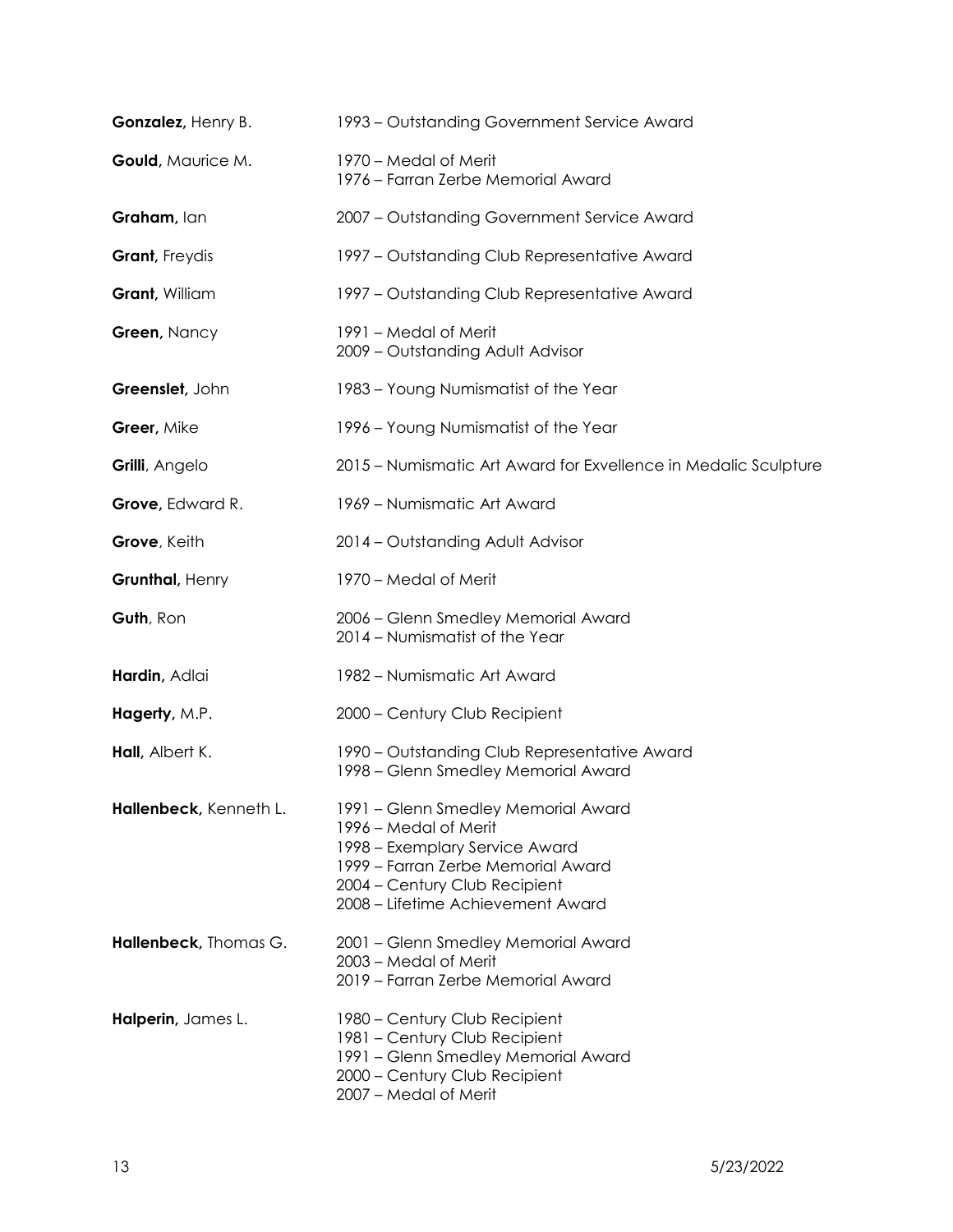| Halsall, Mary                                     | 1994 – Outstanding Government Service Award<br>1999 - Glenn Smedley Memorial Award                                                                                        |
|---------------------------------------------------|---------------------------------------------------------------------------------------------------------------------------------------------------------------------------|
| Hammer, Ted R.                                    | 1950 – Medal of Merit                                                                                                                                                     |
| Hancock, Virgil                                   | 1981 – Farran Zerbe Memorial Award                                                                                                                                        |
| Hansell, Dean                                     | 1969 - Young Numismatist of the Year                                                                                                                                      |
| Harker, Charmy                                    | 2017 - Elvira Clain Stefanelli Memorial Award<br>2021 - Glenn Smedley Memorial Award                                                                                      |
| Harper, David                                     | 1985 – Century Club Recipient<br>2002 - Medal of Merit<br>2007 - Burnett Anderson Memorial Award                                                                          |
| Harris, Dolly Maude                               | 1962 – Medal of Merit                                                                                                                                                     |
| Harris, N. Neil                                   | 1980 – Medal of Merit                                                                                                                                                     |
| Hatie, George D.                                  | 1982 – Farran Zerbe Memorial Award<br>1992 – Medal of Merit<br>1993 – Glenn Smedley Memorial Award<br>1994 – Lifetime Achievement Award                                   |
| Hausske, August F.                                | 1957 - Medal of Merit                                                                                                                                                     |
| Hecht, Leonard                                    | 1979 - Young Numismatist of the Year                                                                                                                                      |
| Heinrich, David                                   | 2010 - Glenn Smedley Memorial Award<br>2016 - Outstanding Adult Advisor                                                                                                   |
| Heinrich, Katie                                   | 2007 - Young Numismatist of the Year                                                                                                                                      |
| Heller, Patrick A.                                | 2012 - Harry J. Forman Dealer of the Year<br>2017 - Exemplary Service Award<br>2018 - Glenn Smedley Memorial Award                                                        |
| Hendelson, Brian                                  | 2019 - Glenn Smedley Memorial Award                                                                                                                                       |
| Hendershott, Marjorie Owens 1986 - Medal of Merit |                                                                                                                                                                           |
| Hendershott, Robert L.                            | 1986 – Medal of Merit<br>1993 – Farran Zerbe Memorial Award<br>1995 – Glenn Smedley Memorial Award<br>1997 – Lifetime Achievement Award<br>1998 – Numismatist of the Year |
| Henderson, William C.                             | 1971 – Medal of Merit<br>1978 – Farran Zerbe Memorial Award                                                                                                               |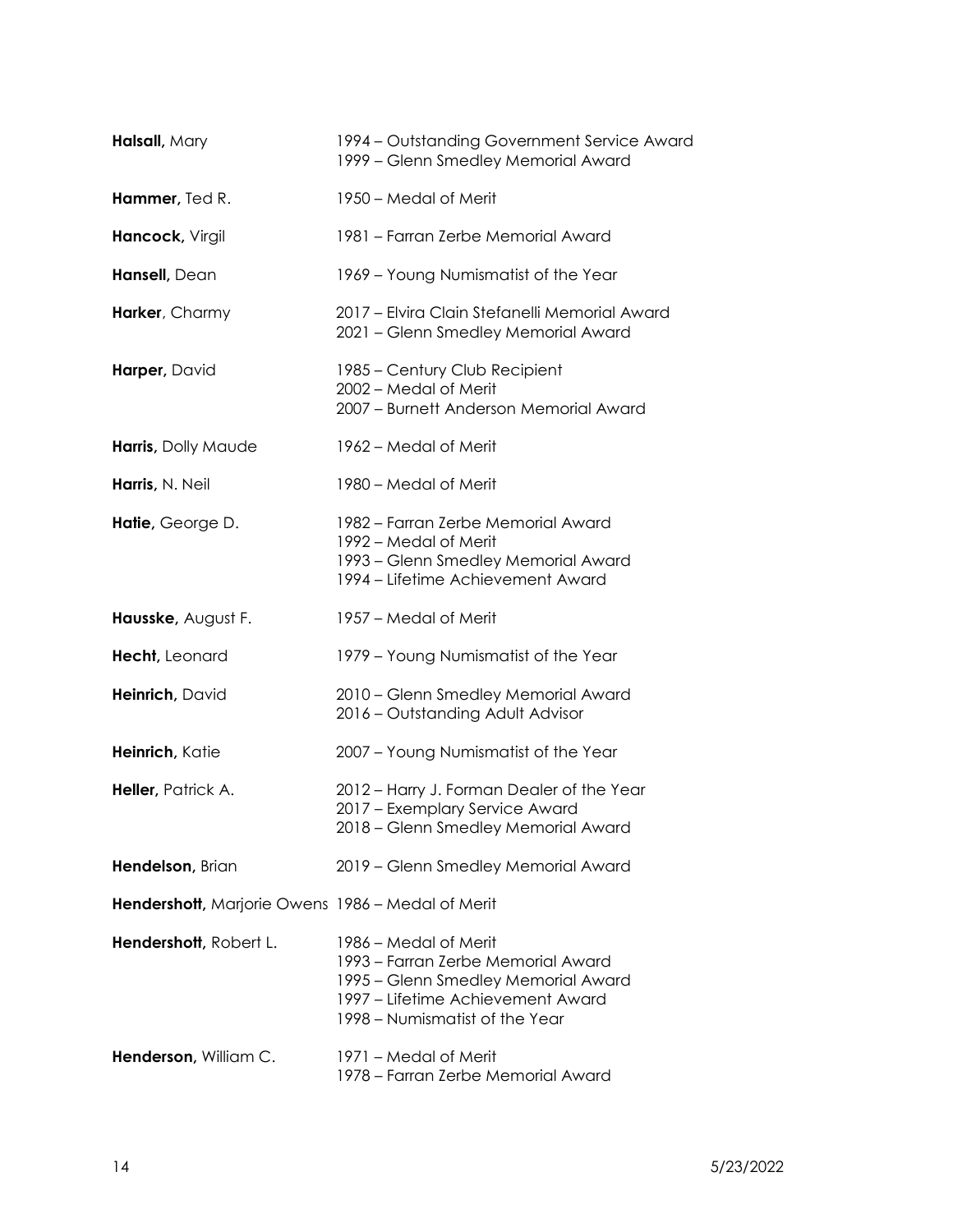| Hendrickson, Leon         | 1990 – Medal of Merit                                                                                                                                                  |
|---------------------------|------------------------------------------------------------------------------------------------------------------------------------------------------------------------|
| Henry, Sonny              | 2013 - Glenn Smedley Memorial Award                                                                                                                                    |
| Herbert, Alan             | 1994 – Medal of Merit<br>2001 - Glenn Smedley Memorial Award                                                                                                           |
| Herdegen, Genevieve T.    | 1974 – Medal of Merit                                                                                                                                                  |
| Hershberger, Mrs. Kenneth | 1968 – Outstanding Club Representative Award                                                                                                                           |
| Hessler, Gene             | 1993 – Glenn Smedley Memorial Award<br>1995 – Medal of Merit<br>2008 - Farran Zerbe Memorial Award<br>2014 - Lifetime Achievement Award                                |
| Hewitt, Lee F.            | 1950 – Medal of Merit<br>1962 – Farran Zerbe Memorial Award                                                                                                            |
| Hewitt Judd, Dr. J.       | 1948 – Medal of Merit<br>1955 - Farran Zerbe Memorial Award                                                                                                            |
| <b>Higby, Betty</b>       | 1982 – Medal of Merit                                                                                                                                                  |
| Highfill, John W.         | 2019 - Glenn Smedley Memorial Award                                                                                                                                    |
| <b>Hill</b> , Sandy       | 2013 - Glenn Smedley Memorial Award<br>2016 - Century Club Award<br>2019 - John & Nancy Wilson Member Booster Award<br>2020 - John & Nancy Wilson Member Booster Award |
| Hoard, Kellen             | 2021- Young Numismatist of the Year                                                                                                                                    |
| Hoge, Robert W.           | 2012 - Burnett Anderson Memorial Award                                                                                                                                 |
| Holcomb, J. Eric          | 2003 - Outstanding District Delegate Award<br>2014 - Glenn Smedley Memorial Award<br>2017 – Medal of Merit<br>2021 - Adna G. Wilde Jr. Award for Exemplary Service     |
| Holmes, Roger             | 1999 – Outstanding Government Service Award                                                                                                                            |
| Holsenbake, Glenn W.      | 2015 - Adult Advisor of the Year                                                                                                                                       |
| Holstein, Charles         | 1992 – Glenn Smedley Memorial Award                                                                                                                                    |
| Homren, Wayne             | 2008 – Burnett Anderson Memorial Award<br>2020 - Glenn Smedley Memorial Award                                                                                          |
| Hoober, Richard T.        | 1964 – Medal of Merit                                                                                                                                                  |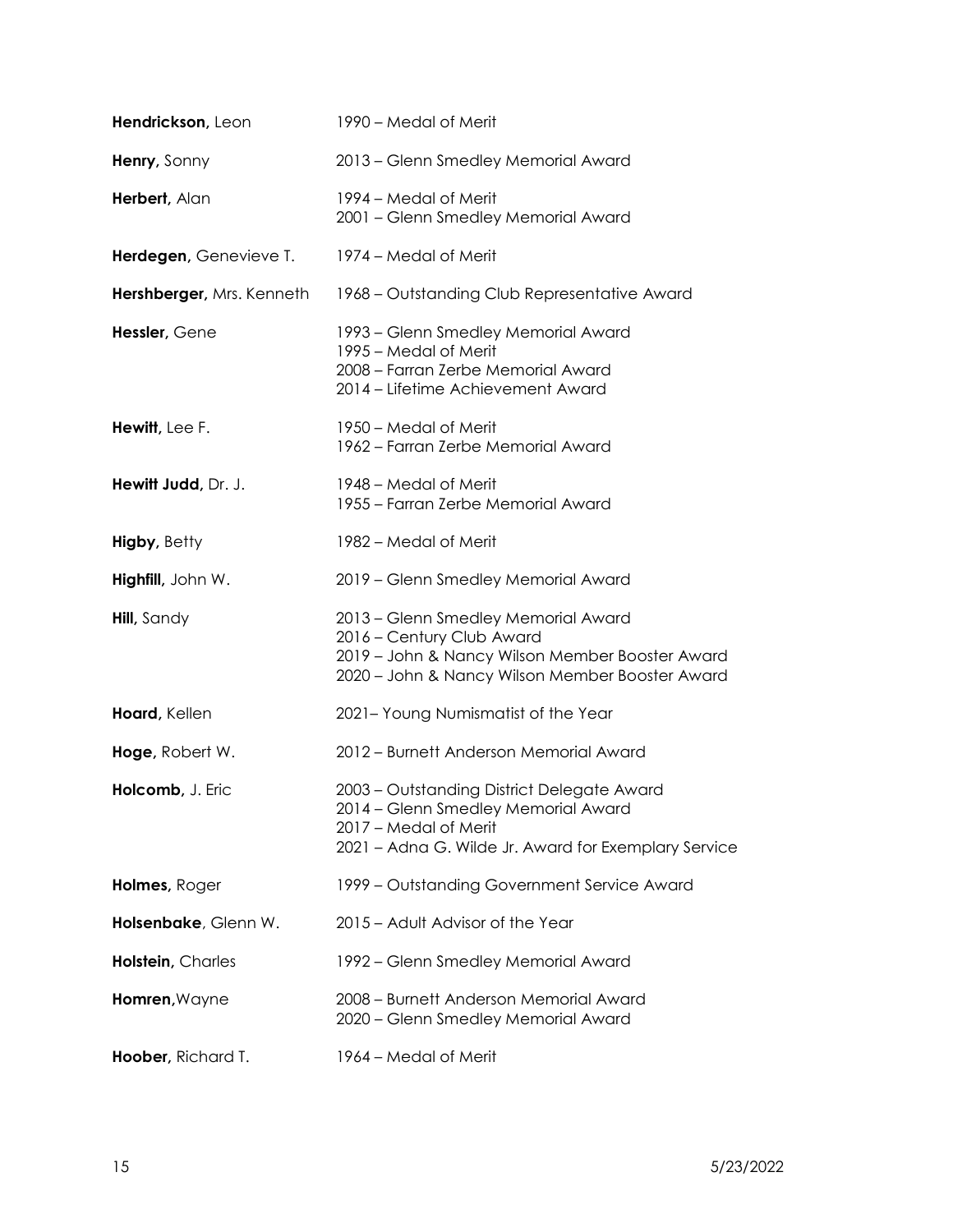| Horton, Jr., William H. | 2007 - Century Club Award<br>2007 - Glenn Smedley Memorial Award                                   |
|-------------------------|----------------------------------------------------------------------------------------------------|
| Hoskins, Charles R.     | 1968 – Medal of Merit                                                                              |
| Hotz, Mark B.           | 1975 - Young Numismatist of the Year<br>2003 - Adult Advisor of the Year                           |
| Howard, Clyde P.        | 1981 - Century Club Recipient                                                                      |
| Howe, Laurence L.       | 1950 – Medal of Merit                                                                              |
| Howsley, L.R.           | 1994 – Outstanding District Delegate Award                                                         |
| Hubbard, Clyde          | 1976 – Medal of Merit<br>1983 – Farran Zerbe Memorial Award                                        |
| Hubbard, Jonathan       | 1998 – Century Club Recipient                                                                      |
| Hughes, Robert L.       | 1981 - Century Club Recipient                                                                      |
| Hunt, Gregory           | 1991 - Outstanding Club Representative Award<br>2004 - Glenn Smedley Memorial Award                |
| Hunt, James W.          | 2008 - Glenn Smedley Memorial Award                                                                |
| Huntoon, Peter          | 2019 - Numismatist of the Year                                                                     |
| Hurst, Bobby            | 2009 - Glenn Smedley Memorial Award                                                                |
| Huster, Victor          | 2020 – Numismatic Art Award for Excellence in Medalic Sculpture                                    |
| Huybrechts, Paul        | 2021 - Numismatic Art Award for Excellence in Medalic Sculpture                                    |
| Hynds, Gene R           | 1983 – Medal of Merit<br>1997 - Glenn Smedley Memorial Award<br>2004 - Farran Zerbe Memorial Award |
| Hynds, Patricia         | 1993 – Medal of Merit<br>2004 - Farran Zerbe Memorial Award                                        |
| <b>ICTA</b>             | 2016 - Exemplary Service Award                                                                     |
| Irick, Brett D.         | 2015 - Glenn Smedley Memorial Award<br>2018 - Outstanding District Representative                  |
| <b>lvy</b> , Steve      | 1981 - Century Club Recipient<br>1983 - Century Club Recipient<br>1984 – Century Club Recipient    |
| <b>Iwata</b> , Roy T.   | 1996 - Outstanding Club Representative Award                                                       |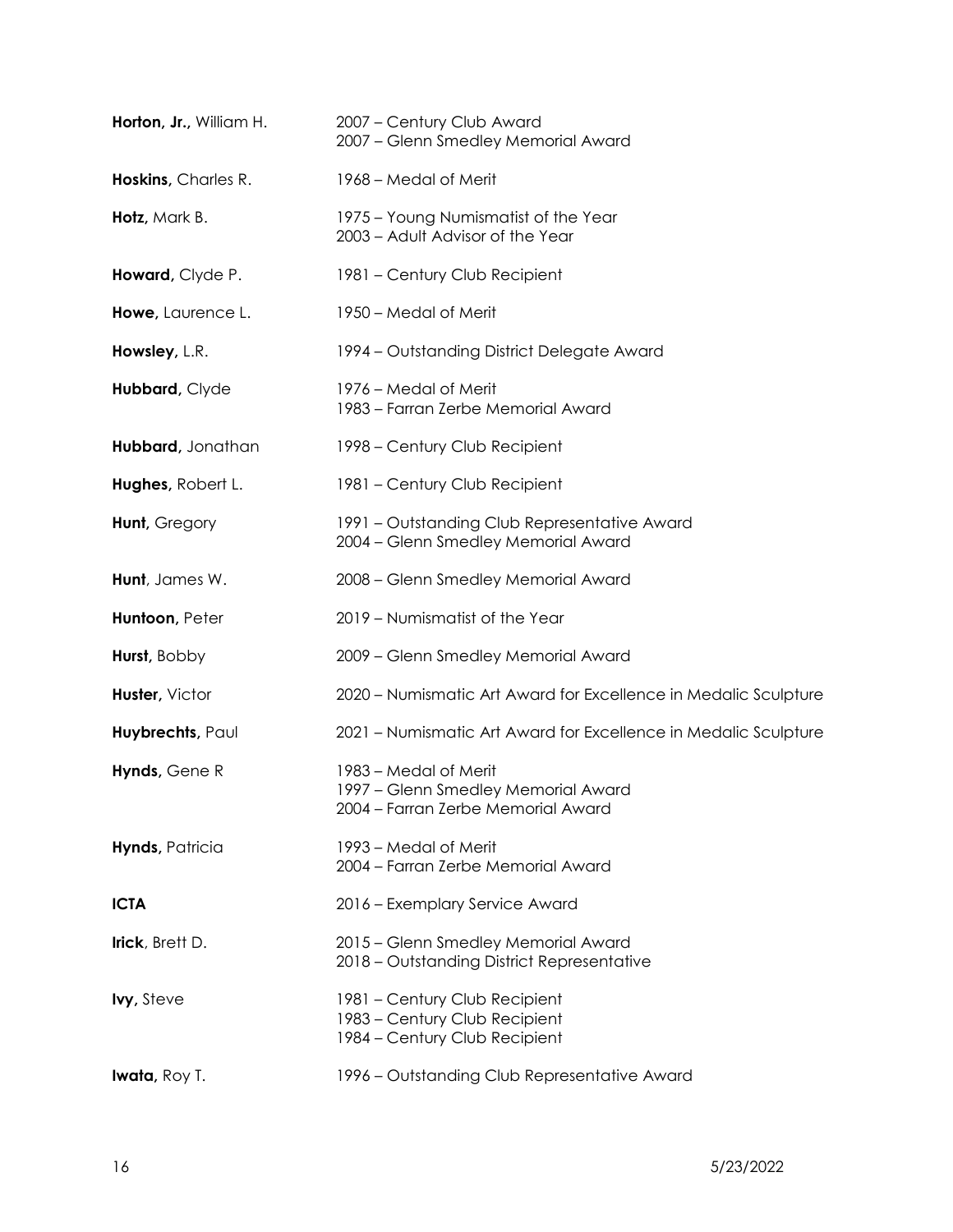| Jackson, Larry            | 1976 – Young Numismatist of the Year                                                                                                                                                                                                                                                                 |
|---------------------------|------------------------------------------------------------------------------------------------------------------------------------------------------------------------------------------------------------------------------------------------------------------------------------------------------|
| Janssen, Virginia         | 1997 - Numismatic Art Award                                                                                                                                                                                                                                                                          |
| Jennewein, C. Paul        | 1970 - Numismatic Art Award                                                                                                                                                                                                                                                                          |
| Jensen, John P.           | 1998 – Glenn Smedley Memorial Award                                                                                                                                                                                                                                                                  |
| Johnson, Charles M.       | 1970 – Farran Zerbe Memorial Award<br>1973 – Medal of Merit                                                                                                                                                                                                                                          |
| Johnson, Jay              | 2007 - Outstanding Government Service Award                                                                                                                                                                                                                                                          |
| Johnson, Larry            | 2001 - Glenn Smedley Memorial Award                                                                                                                                                                                                                                                                  |
| Johnson, Paul R.          | 1972 - Young Numismatist of the Year<br>2007 - Glenn Smedley Memorial Award                                                                                                                                                                                                                          |
| <b>Jones, Anthony T.</b>  | 1984 - Numismatic Art Award                                                                                                                                                                                                                                                                          |
| Jones, Bob                | 2020 - Glenn Smedley Memorial Award                                                                                                                                                                                                                                                                  |
| Jones, Eldridge G.        | 1980 - Medal of Merit                                                                                                                                                                                                                                                                                |
| Jones, Elizabeth          | 1972 – Numismatic Art Award<br>1991 – Outstanding Government Service Award                                                                                                                                                                                                                           |
| Jones, F.A.               | 1972 – Outstanding Club Representative Award                                                                                                                                                                                                                                                         |
| Jovine, Marcel            | 1987 - Numismatic Art Award                                                                                                                                                                                                                                                                          |
| Jozefiak, Richard         | 2004 - Outstanding Regional Coordinator Award<br>2005 - Glenn Smedley Memorial Award<br>2009 - Outstanding District Representative<br>2010 - Outstanding District Representative<br>2011 - Medal of Merit<br>2011 - Century Club Recipient<br>2014 – Adna G. Wilde Jr. Memorial Award for Excellence |
| <b>Julian</b> , Robert W. | 2002 – Burnett Anderson Memorial Award<br>2012 – Numismatist of the Year                                                                                                                                                                                                                             |
| Kagin, Arthur M.          | 1983 – Medal of Merit<br>1984 – Century Club Recipient<br>1999 - Glenn Smedley Memorial Award<br>2000 - Farran Zerbe Memorial Award                                                                                                                                                                  |
| Kagin, Donald             | 1984 – Century Club Recipient<br>2002 - Glenn Smedley Memorial Award<br>2018 - John & Nancy Wilson Member Booster Award                                                                                                                                                                              |
|                           |                                                                                                                                                                                                                                                                                                      |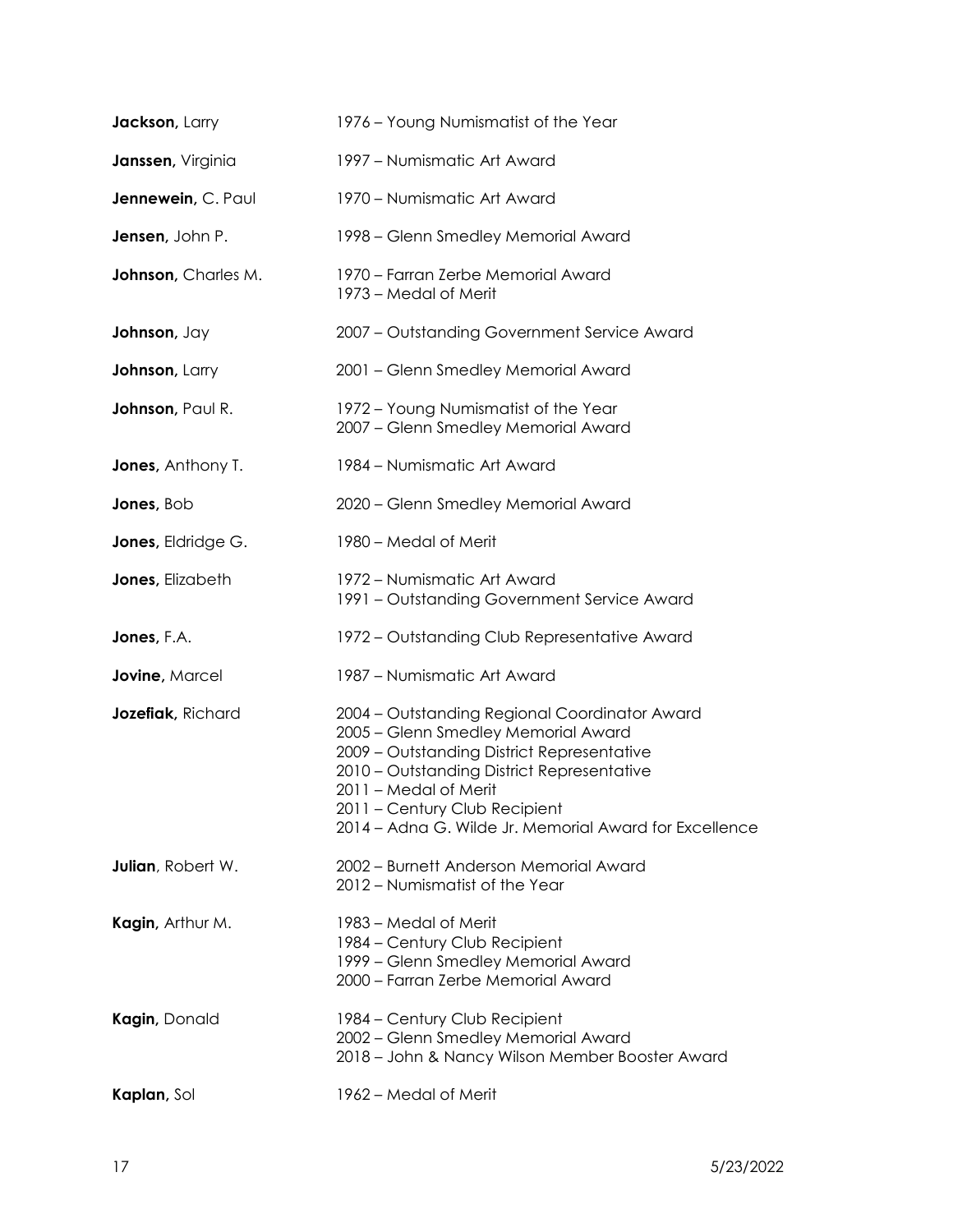| Kampmann, Ursula         | 2015 - Burnett Anderson Memorial Award                                                                                                 |
|--------------------------|----------------------------------------------------------------------------------------------------------------------------------------|
| Karoleff, Bradley Steven | 2007 - Glenn Smedley Memorial Award<br>2013 - Harry J. Forman Dealer of the Year                                                       |
| Karlson, Geneva          | 1973 – Medal of Merit                                                                                                                  |
| Katen, Frank             | 1978 – Medal of Merit                                                                                                                  |
| Katen, Laurese           | 1978 – Medal of Merit                                                                                                                  |
| Kaufman, Miko            | 1978 – Numismatic Art Award                                                                                                            |
| Keene, Andrew            | 2010 – Young Numismatist of the Year                                                                                                   |
| Kelley, Evie             | 1973 – Medal of Merit                                                                                                                  |
| Kern, Jonathan K.        | 2021 - Glenn Smedley Memorial Award                                                                                                    |
| Kiefer, Cameron          | 2002 - Young Numismatist of the Year                                                                                                   |
| Kirka, Sally             | 1971 – Outstanding Club Representative Award                                                                                           |
| Kiselewski, Joseph       | 1981 - Numismatic Art Award                                                                                                            |
| Klein, Harold R.         | 1954 – Medal of Merit                                                                                                                  |
| Kochel, Gerald L.        | 1980 – Outstanding Club Representative Award<br>2001 - Glenn Smedley Memorial Award<br>2002 - Medal of Merit                           |
| Kolbe, George F.         | 1995 – Glenn Smedley Memorial Award<br>2019 - Lifetime Achievement Award                                                               |
| Koppenhaver, Paul L.     | 1989 – Medal of Merit<br>1995 - Glenn Smedley Memorial Award                                                                           |
| Kortjohn, Martin F.      | 1947 – Medal of Merit                                                                                                                  |
| Kosoff, Abe              | 1958 – Medal of Merit<br>1972 – Farran Zerbe Memorial Award                                                                            |
| Kraljevich, John         | 1993 – Young Numismatist of the Year<br>2011 - Glenn Smedley Memorial Award<br>2016 - Numismatist of the Year<br>2018 – Medal of Merit |
| <b>Kraus</b> , Ernst     | 1954 – Medal of Merit                                                                                                                  |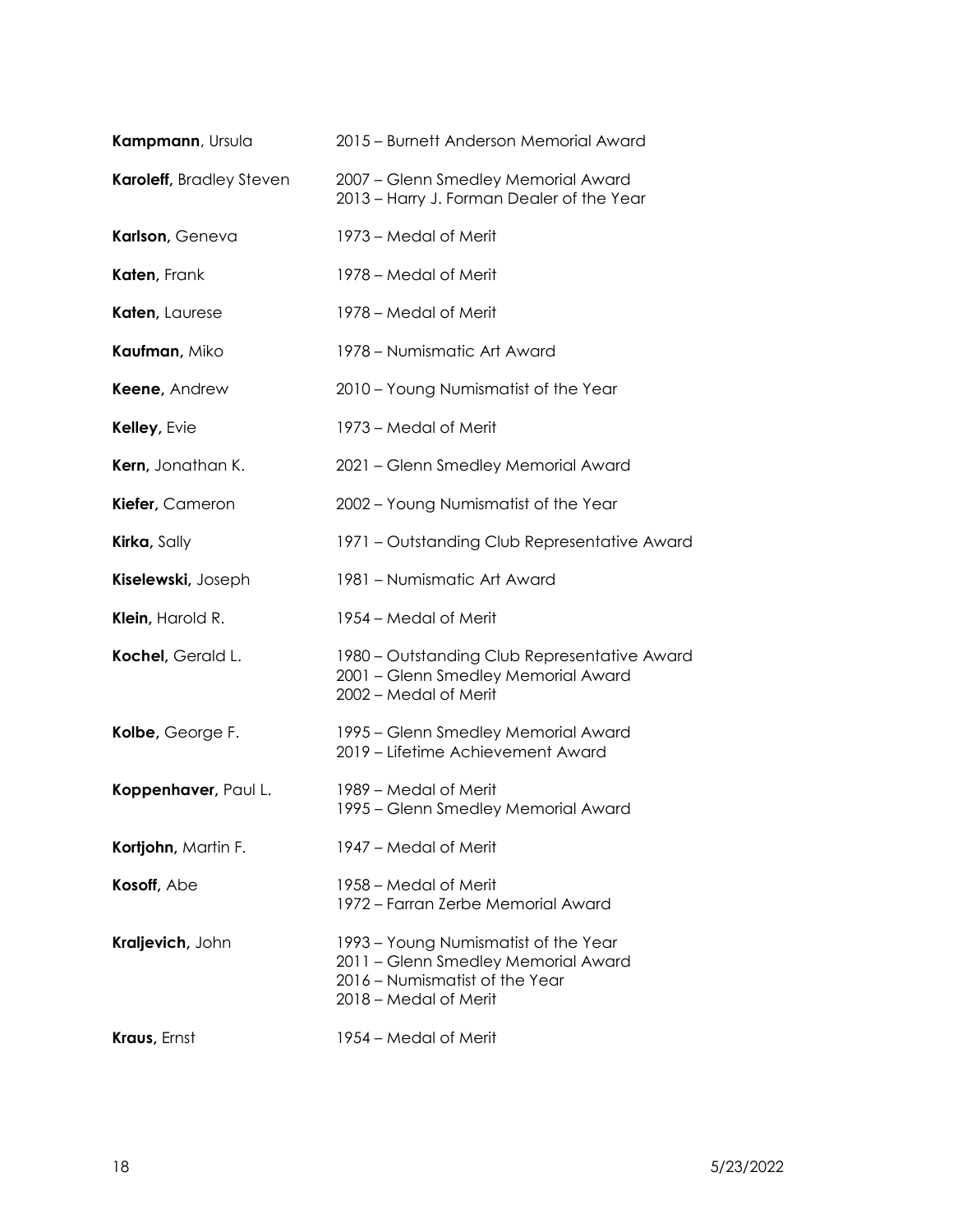| Krause, Chester L.         | 1967 – Medal of Merit<br>1977 – Farran Zerbe Memorial Award<br>1991 - Glenn Smedley Memorial Award<br>1994 – Lifetime Achievement Award<br>1999 - Numismatist of the Year<br>2005 - Exemplary Service Award<br>2009 - Burnett Anderson Memorial Award |
|----------------------------|-------------------------------------------------------------------------------------------------------------------------------------------------------------------------------------------------------------------------------------------------------|
| <b>Krause Publications</b> | 2000 – Lifetime Achievement Award                                                                                                                                                                                                                     |
| Kriz, Robert F.            | 1979 – Medal of Merit                                                                                                                                                                                                                                 |
| Krueger, Kurt R.           | 1971 - Young Numismatist of the Year<br>1980 - Century Club Recipient                                                                                                                                                                                 |
| Kuntz, G. Lee              | 2007 - Glenn Smedley Memorial Award                                                                                                                                                                                                                   |
| Kuntz, Joyce               | 2007 - Glenn Smedley Memorial Award                                                                                                                                                                                                                   |
| Kuritzky, Simcha L.        | 2014 - Glenn Smedley Memoral Award                                                                                                                                                                                                                    |
| Laetare, Robert            | 2005 - Outstanding Club Representative                                                                                                                                                                                                                |
| Landis, Ron                | 2000 - Glenn Smedley Memorial Award<br>2003 - Numismatic Art Award                                                                                                                                                                                    |
| Lange, David W.            | 2009 - Lifetime Achievement Award<br>2017 - Numismatist of the Year                                                                                                                                                                                   |
| Langham, Ralph             | 1991 – Medal of Merit                                                                                                                                                                                                                                 |
| Lathrop, Gertrude          | 1973 - Numismatic Art Award                                                                                                                                                                                                                           |
| Leatherman, A. H.          | 1958 – Medal of Merit                                                                                                                                                                                                                                 |
| Lebo, Jerry                | 2003 - Glenn Smedley Memorial Award                                                                                                                                                                                                                   |
| Lee, Larry L.              | 2018 – Harry J. Forman Dealer of the Year Award                                                                                                                                                                                                       |
| Leidman, Julian            | 2009 - Harry J. Forman Dealer of the Year<br>2017 – Lifetime Achievement Award                                                                                                                                                                        |
| Lemke, Robert F.           | 1980 - Century Club Recipient<br>1981 - Century Club Recipient<br>1983 - Century Club Recipient<br>1985 - Century Club Recipient                                                                                                                      |
| Lenker, John E.            | 1992 – Outstanding District Delegate Award                                                                                                                                                                                                            |
| Lenker, Kay Edgerton       | 1992 – Outstanding District Delegate Award<br>2003 - Glenn Smedley Memorial Award<br>2016 - Glenn Smedley Memorial Award                                                                                                                              |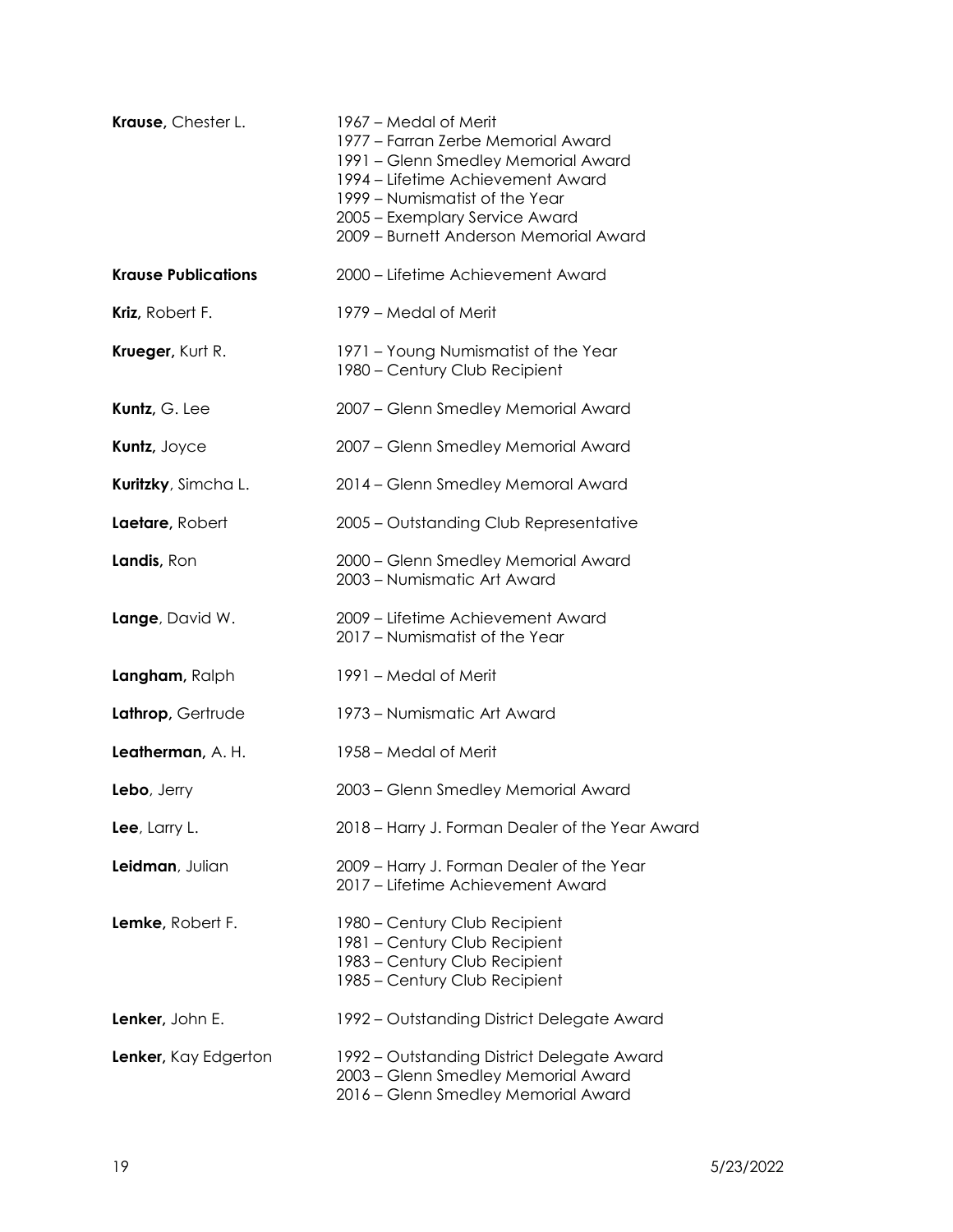| Levy, Cliff              | 1984 - Young Numismatist of the Year                                                                                                                                                                                                                                         |
|--------------------------|------------------------------------------------------------------------------------------------------------------------------------------------------------------------------------------------------------------------------------------------------------------------------|
| Lewis, Gary E.           | 1979 - Adult Advisor of the Year<br>2005 - Glenn Smedley Memorial Award<br>2007 - Century Club Award                                                                                                                                                                         |
| Lhotka Jr., Dr. John F.  | 1959 – Medal of Merit<br>1961 - Farran Zerbe Memorial Award                                                                                                                                                                                                                  |
| Licaretz, Jim            | 2008 – Numismatic Art Award for Excellence in Medallic Sculpture                                                                                                                                                                                                             |
| Lighterman, Mark         | 2002 - Glenn Smedley Memorial Award<br>2012 – Medal of Merit<br>2015 - Adna G. Wilde Jr. Award for Excellence<br>2016 - Farran Zerbe Memorial Award<br>2017 - John & Nancy Wilson Member Booster Award<br>2018 - Lifetime Achievement Award<br>2021 - Century Club Recipient |
| Lighterman, Myrna        | 2008 - Glenn Smedley Memorial Award<br>2012 – Medal of Merit<br>2016 - Farran Zerbe Memorial Award                                                                                                                                                                           |
| Lighthouse, John C.      | 1996 – Lifetime Achievement Award                                                                                                                                                                                                                                            |
| <b>Lighthouse Family</b> | 2003 - Farran Zerbe Memorial Award                                                                                                                                                                                                                                           |
| Lindheim, Leon T.        | 2004 - Century Club Recipient                                                                                                                                                                                                                                                |
| Lis, Akio                | 1998 – Young Numismatist of the Year                                                                                                                                                                                                                                         |
| Lisot, David             | 1995 - Glenn Smedley Memorial Award<br>2004 - Glenn Smedley Memorial Award                                                                                                                                                                                                   |
| Lloyd, Margaret          | 1982 – Medal of Merit                                                                                                                                                                                                                                                        |
| Lloyd, Robert H.         | 2001 - Medal of Merit                                                                                                                                                                                                                                                        |
| Loebe, Bernard           | 2013 - Outstanding District Delegate Award (posthumously)                                                                                                                                                                                                                    |
| Loos, Lisa               | 2010 - Glenn Smedley Memorial Award                                                                                                                                                                                                                                          |
| Loos, Scott              | 2000 - Outstanding Regional Coordinator Award<br>2010 - Glenn Smedley Memorial Award                                                                                                                                                                                         |
| Lopez, Theodore          | 1980 - Young Numismatist of the Year                                                                                                                                                                                                                                         |
| Lopez Esq., John         | 1998 – Outstanding Government Service Award                                                                                                                                                                                                                                  |
| Lopresto, Samuel L.      | 1993 – Glenn Smedley Memorial Award<br>1994 - Medal of Merit                                                                                                                                                                                                                 |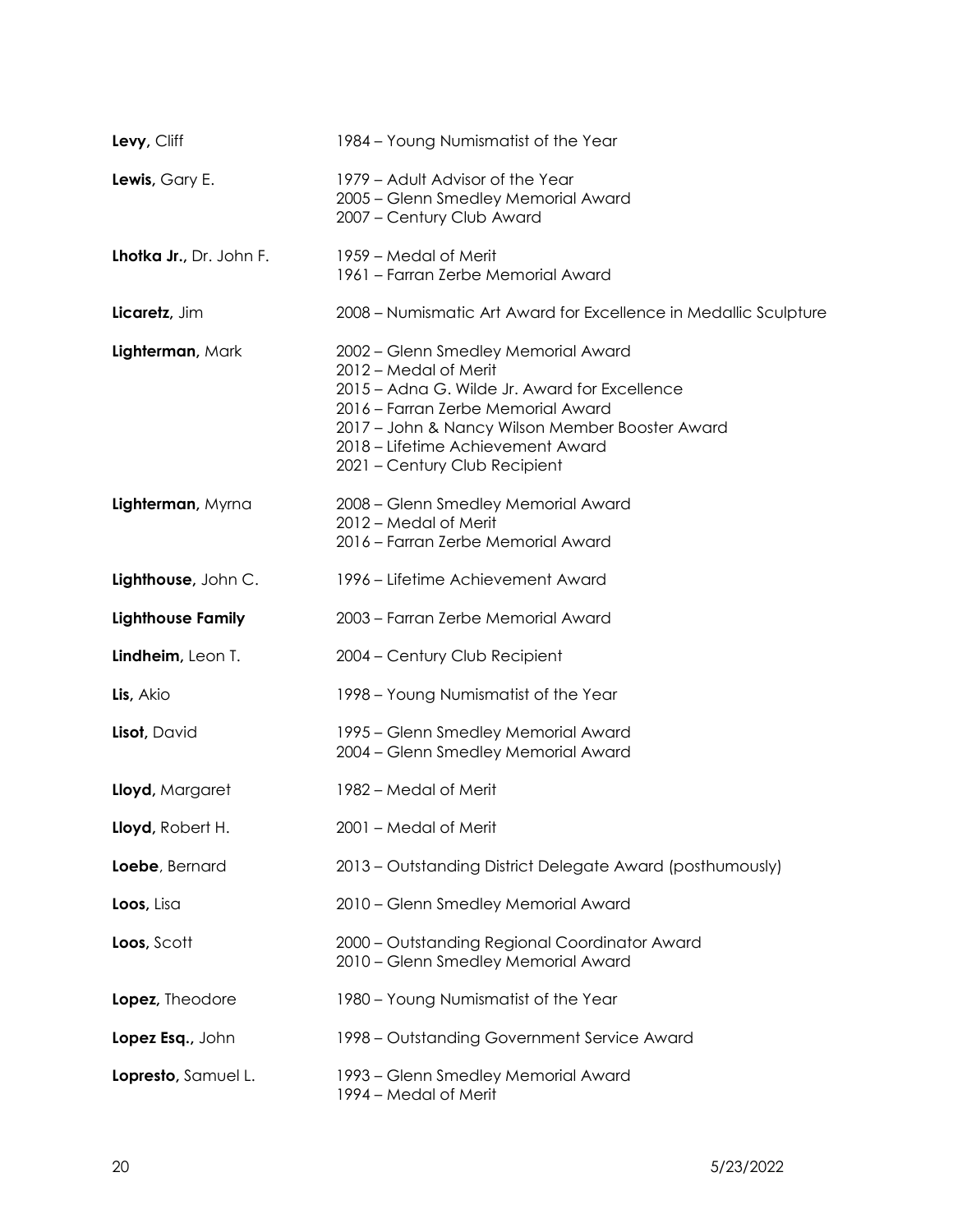| Lumpkin, Richard               | 1970 - Young Numismatist of the Year                                                                         |
|--------------------------------|--------------------------------------------------------------------------------------------------------------|
| Lyle, Charles K.               | 1975 - Adult Advisor of the Year                                                                             |
| Lyon, Greg                     | 1989 - Young Numismatist of the Year<br>2005 - Adult Advisor of the Year                                     |
| <b>Mabbott</b> , Thomas O.     | 1950 – Medal of Merit                                                                                        |
| Maccione, Stan                 | 2005 - Exemplary Service Award                                                                               |
| MacFarlane, Ronald I.          | 2021 - John & Nancy Wilson Member Booster Award                                                              |
| Maisch, Cheryl                 | 1985 – Medal of Merit<br>1990 – Glenn Smedley Memorial Award                                                 |
| Maisch, Robert                 | 1975 – Outstanding Club Representative Award<br>1985 – Medal of Merit<br>1990 - Glenn Smedley Memorial Award |
| Majoros, Jim                   | 2005 - Glenn Smedley Memorial Award<br>2007 - Adult Advisor of the Year<br>2008 - Medal of Merit             |
| MaloneBeach, James             | 2013 - Numismatic Art Award                                                                                  |
| Mankowski, Bruno               | 1980 - Numismatic Art Award                                                                                  |
| Manley, Dwight                 | 2004 - Glenn Smedley Memorial Award<br>2005 - Medal of Merit                                                 |
| Manley, Sahar                  | 2004 - Glenn Smedley Memorial Award                                                                          |
| <b>Marshall, Peter Rexford</b> | 1996 – Century Club Recipient                                                                                |
| Marshall III, Virg             | 1990 - Century Club Recipient<br>1991 - Century Club Recipient                                               |
| Martin, Chester                | 1993 - Numismatic Art Award                                                                                  |
| Martin, Deborah                | 1973 - Young Numismatist of the Year                                                                         |
| <b>Martin, Doris</b>           | 1966 – Medal of Merit                                                                                        |
| Martin, J.P.                   | 1998 – Glenn Smedley Memorial Award                                                                          |
| Mason, Walt                    | 1972 - Adult Advisor of the Year                                                                             |
| Massey, David                  | 1986 - Young Numismatist of the Year                                                                         |
| Mather Jr., George A.          | 1968 - Outstanding Club Representative Award                                                                 |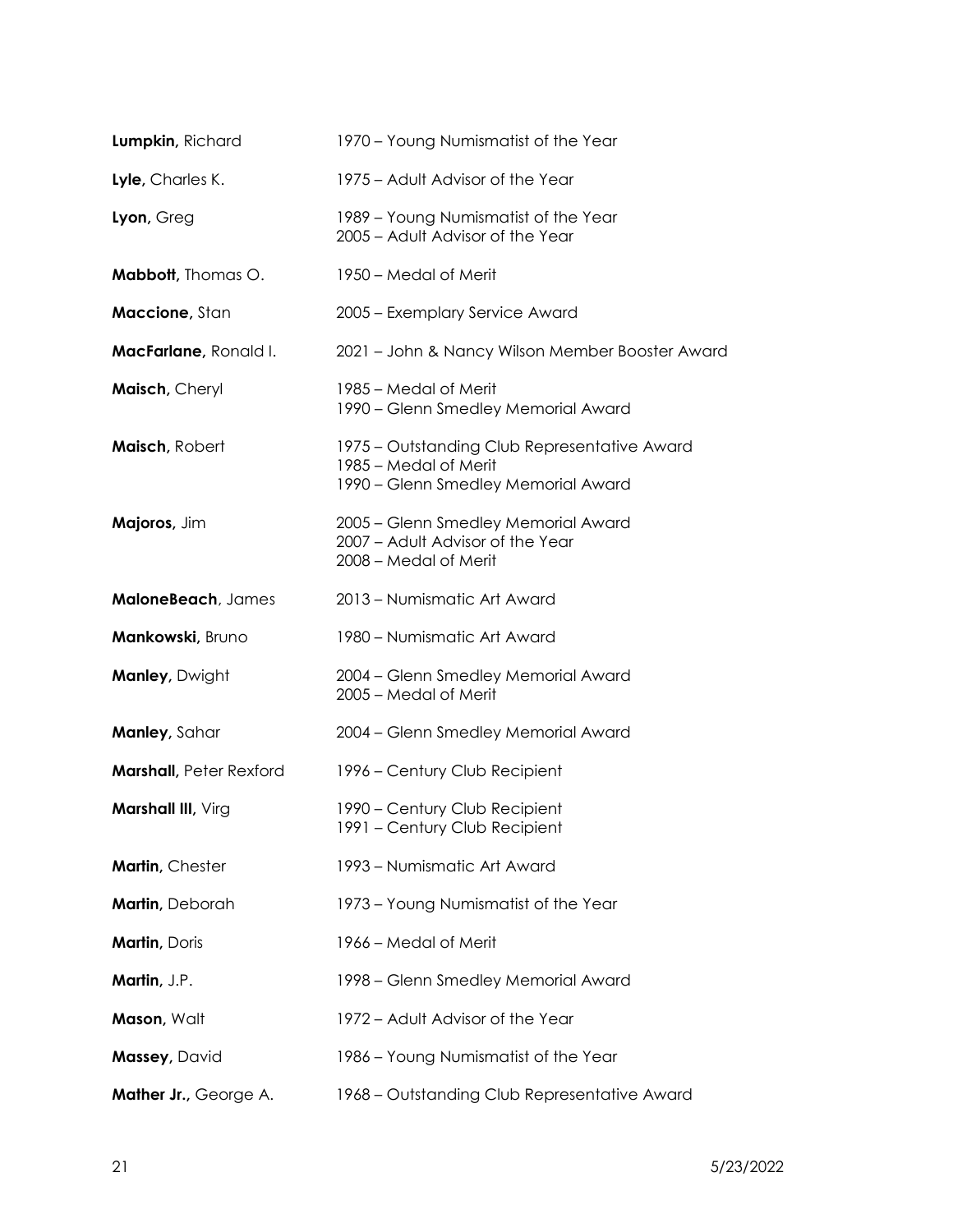| Mayo, Vir Den                               | 1971 – Medal of Merit                                                                           |
|---------------------------------------------|-------------------------------------------------------------------------------------------------|
| McWherter, Mark K.                          | 1996 – Outstanding District Delegate Award<br>1998 - Outstanding Regional Coordinator Award     |
| McArthur, Robert G.                         | 1962 – Medal of Merit                                                                           |
| McBride, Pat                                | 2018 - Glenn Smedley Memorial Award                                                             |
| McCarthy, David J.                          | 2015 - Glenn Smedley Memorial Award<br>2018 – Numismatist of the Year                           |
| <b>McDonald</b> , Douglas B.                | 1986 – Outstanding Club Representative Award<br>1992 – Glenn Smedley Memorial Award             |
| McTurk, Barbara                             | 1993 – Outstanding Government Service Award                                                     |
| Medlar, Robert                              | 1977 – Medal of Merit                                                                           |
| Mellor, Robert J.                           | 2021 - Outstanding Adult Advisor<br>2021 - Outstanding District Representative                  |
| Menchell, David                             | 2020 - Glenn Smedley Memorial Award                                                             |
| Menconi, Ralph                              | 1971 - Numismatic Art Award                                                                     |
| Mercanti, John Michael                      | 1998 – Outstanding Government Service Award<br>2001 - Numismatic Art Award                      |
| Merrill, Bob                                | 1981 - Century Club Recipient<br>1983 - Century Club Recipient<br>1984 - Century Club Recipient |
| Meszaros, Michael                           | 2011 - Numismatic Art Award                                                                     |
| <b>Michigan State Numismatic</b><br>Society | 1994 - Exemplary Service Award                                                                  |
| Middleton, Steven                           | 2006 - Medal of Merit                                                                           |
| Miller, Harold T.                           | 2007 - Century Club Award                                                                       |
| Miller, James L.                            | 1979 – Medal of Merit<br>1990 – Farran Zerbe Memorial Award<br>1994 – Century Club Recipient    |
| Mincheva, Ivanka                            | 2010 - Numismatic Art Award                                                                     |
| Minshull, Lee                               | 1977 - Young Numismatist of the Year<br>2014 - Harry J. Forman Dealer of the Year Award         |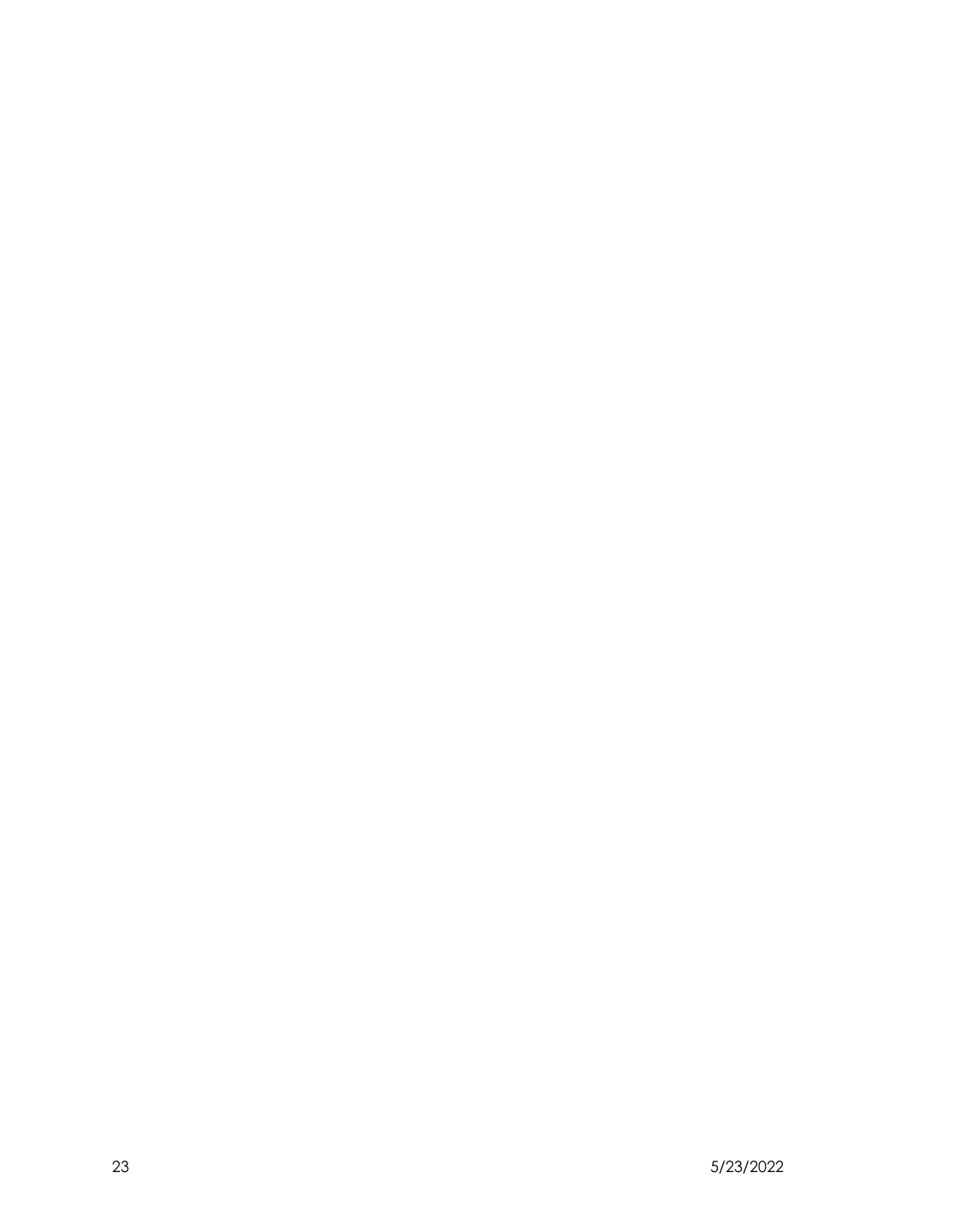| Mishler, Clifford L.       | 1980 – Century Club Recipient<br>1981 - Century Club Recipient<br>1983 – Medal of Merit<br>1984 - Farran Zerbe Memorial Award<br>1989 - Century Club Recipient<br>1991 - Glenn Smedley Memorial Award<br>1997 – Lifetime Achievement Award<br>2002 - Numismatist of the Year<br>2005 - Burnett Anderson Memorial Award |
|----------------------------|------------------------------------------------------------------------------------------------------------------------------------------------------------------------------------------------------------------------------------------------------------------------------------------------------------------------|
| <b>Mitchell</b> , Ralph C. | 1964 – Medal of Merit                                                                                                                                                                                                                                                                                                  |
| Moore, Purnie              | 1987 – Medal of Merit                                                                                                                                                                                                                                                                                                  |
| Morgan, Jerry L.           | 2002 - Glenn Smedley Memorial Award<br>2003 - Medal of Merit                                                                                                                                                                                                                                                           |
| Mosher, Stuart             | 1953 – Medal of Merit                                                                                                                                                                                                                                                                                                  |
| Moss, Col. Joseph          | 1947 – Medal of Merit<br>1953 – Farran Zerbe Memorial Award                                                                                                                                                                                                                                                            |
| Mulvaney, Thomas           | 2006 – Medal of Merit<br>2010 - Exemplary Service Award<br>2011 - Glenn Smedley Memorial Award                                                                                                                                                                                                                         |
| Munoz, Miguel L.           | 1979 – Medal of Merit                                                                                                                                                                                                                                                                                                  |
| Murback, John              | 1980 - Century Club Recipient                                                                                                                                                                                                                                                                                          |
| Murphy, Judith             | 1996 – Glenn Smedley Memorial Award<br>1998 – Medal of Merit                                                                                                                                                                                                                                                           |
| Murray, Col. William B.    | 1991 – Medal of Merit<br>1995 - Glenn Smedley Memorial Award                                                                                                                                                                                                                                                           |
| Nachbar, Richard N.        | 2007 - Century Club Award                                                                                                                                                                                                                                                                                              |
| Nakashima, Mashiko         | 2012 - Numismatic Art Award                                                                                                                                                                                                                                                                                            |
| Nakata, Larry              | 2003 - Glenn Smedley Memorial Award                                                                                                                                                                                                                                                                                    |
| Nathan, Philip R.          | 1985 - Numismatic Art Award                                                                                                                                                                                                                                                                                            |
| Nebel, John                | 2010 - Glenn Smedley Memorial Award<br>2012 – Medal of Merit<br>2018 - Adna G. Wilde, Jr. Memorial Award for Excellence                                                                                                                                                                                                |
| Nettleship Jr., Charles F. | 1950 – Medal of Merit                                                                                                                                                                                                                                                                                                  |
| Newell, Floyd B.           | 1950 - Medal of Merit                                                                                                                                                                                                                                                                                                  |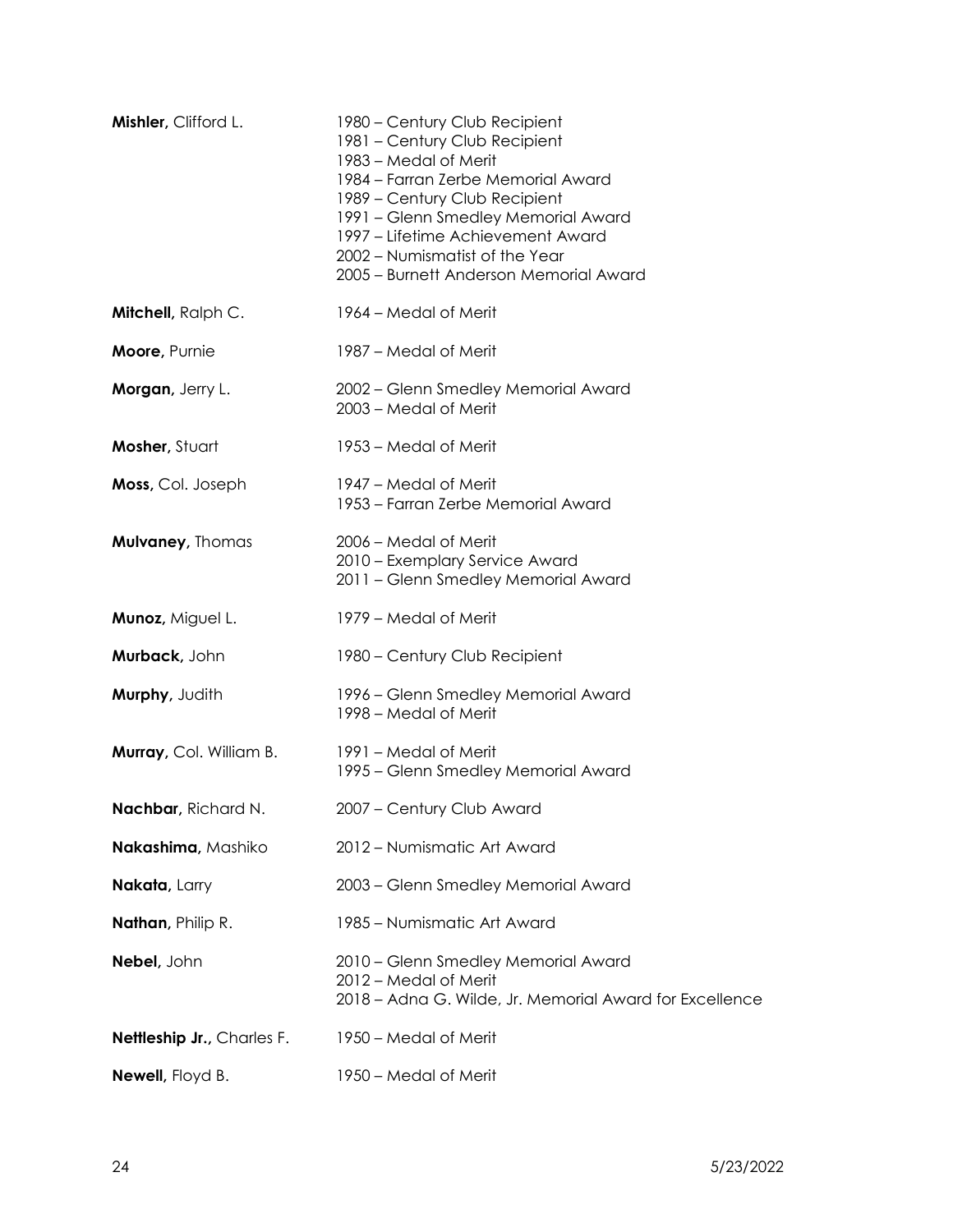| Newman, Eric P.                                                 | 1964 – Medal of Merit<br>1969 - Farran Zerbe Memorial Award<br>1993 – Exemplary Service Award<br>1996 – Numismatist of the Year<br>1997 – Lifetime Achievement Award<br>2001 - Burnett Anderson Memorial Award                                                                                                                             |
|-----------------------------------------------------------------|--------------------------------------------------------------------------------------------------------------------------------------------------------------------------------------------------------------------------------------------------------------------------------------------------------------------------------------------|
| Nikolov, Bogomil                                                | 2016 – Numismatic Art Award for Excellence in Medallic Sculpture                                                                                                                                                                                                                                                                           |
| North, William N.                                               | 1961 – Medal of Merit                                                                                                                                                                                                                                                                                                                      |
| Nugent III, William H.                                          | 1997 - Outstanding Regional Coordinator Award<br>1999 – Century Club Recipient<br>1999 - Glenn Smedley Memorial Award                                                                                                                                                                                                                      |
| Nye, Allen                                                      | 1989 - Outstanding District Delegate Award                                                                                                                                                                                                                                                                                                 |
| Ogilvie, Jack W.                                                | 1953 – Medal of Merit<br>1964 – Farran Zerbe Memorial Award                                                                                                                                                                                                                                                                                |
| Olanoff, Mark                                                   | 2009 - Oustanding Government Service Award                                                                                                                                                                                                                                                                                                 |
| <b>Opitz</b> , Charles                                          | 1999 - Glenn Smedley Memorial Award                                                                                                                                                                                                                                                                                                        |
| Orosz, Joel J.                                                  | 2021 - Burnett Anderson Memorial Award                                                                                                                                                                                                                                                                                                     |
| Orzano, Michele                                                 | 2015 - Elvira Clain-Stefanelli Memorial Award                                                                                                                                                                                                                                                                                              |
| Ostromecki Jr., Walter A.                                       | 1989 – Outstanding Club Representative Award<br>1995 - Glenn Smedley Memorial Award<br>1995 - Outstanding Regional Coordinator Award<br>1996 – Medal of Merit<br>1997 - Adult Advisor of the Year<br>2000 - Exemplary Service Award<br>2015 - Century Club Award<br>2019 - Outstanding Adult Advisor<br>2020 - Farran Zerbe Memorial Award |
| Otis, Louis M.                                                  | 1968 – Medal of Merit                                                                                                                                                                                                                                                                                                                      |
| Overton, Albert C.                                              | 1967 – Medal of Merit                                                                                                                                                                                                                                                                                                                      |
| <b>Pacific Northwest Numismatic</b><br><b>Assocation (PNNA)</b> | 2015 - Exemplary Service Award                                                                                                                                                                                                                                                                                                             |
| Panosh, Leonel C.                                               | 1955 – Medal of Merit<br>1965 – Farran Zerbe Memorial Award                                                                                                                                                                                                                                                                                |
| Parker, Berta                                                   | 1993 – Glenn Smedley Memorial Award                                                                                                                                                                                                                                                                                                        |
| Parsons, Gary                                                   | 2020 - Outstanding District Representative                                                                                                                                                                                                                                                                                                 |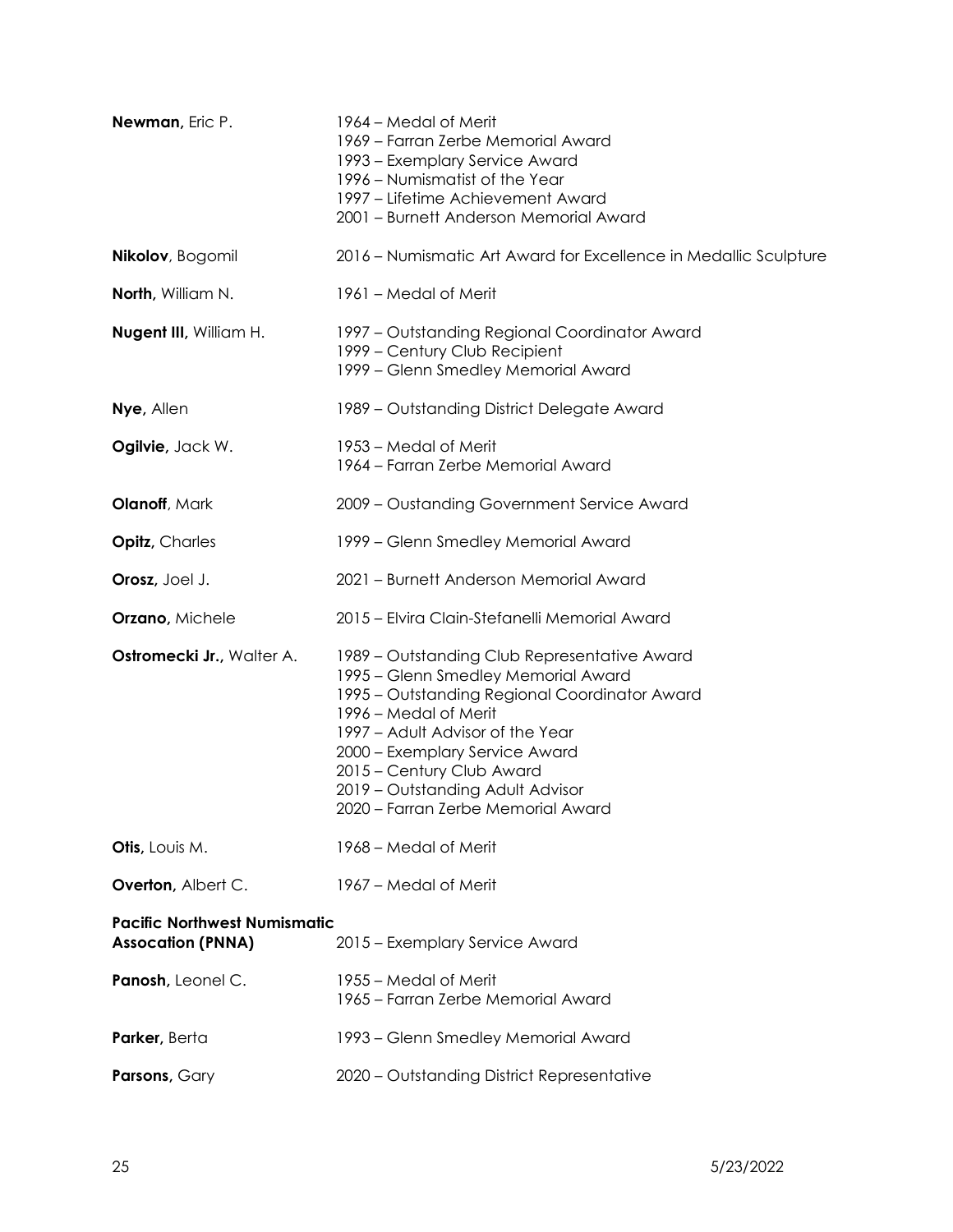| Passic, Frank            | 2017 - Glenn Smedley Memorial Award                                                                                                                |
|--------------------------|----------------------------------------------------------------------------------------------------------------------------------------------------|
| Pasvolsky, Valentine     | 1975 – Medal of Merit<br>1969 – Outstanding Club Representative Award                                                                              |
| Paonessa, Jason          | 2016 - Young Numismatist of the Year                                                                                                               |
| Paonessa, Joseph         | 2021 - Glenn Smedley Memorial Award                                                                                                                |
| Paul, William P.         | 2004 - Century Club Recipient                                                                                                                      |
| Pearlman, Donn           | 1993 – Glenn Smedley Memorial Award<br>1996 – Medal of Merit<br>1999 - Exemplary Service Award<br>2015 – Farran Zerbe Memorial Award               |
| Pennell, J. Roy          | 1985 – Medal of Merit                                                                                                                              |
| Perrault, Justin         | 1999 - Young Numismatist of the Year                                                                                                               |
| Peterson, Paula Ann      | 1972 - Young Numismatist of the Year                                                                                                               |
| Philpott Jr., William A. | 1965 – Medal of Merit                                                                                                                              |
| Pickens, David           | 2000 - Outstanding Government Service Award                                                                                                        |
| Pike, Gayle              | 2010 - Glenn Smedley Memorial Award                                                                                                                |
| Piret, Diane             | 2002 - Glenn Smedley Memorial Award<br>2005 - Medal of Merit<br>2009 - Lifetime Achievement Award<br>2014 - Elvira Clain-Stefanelli Memorial Award |
| Pittman, John Jay        | 1962 – Medal of Merit<br>1980 - Farran Zerbe Memorial Award<br>1994 – Lifetime Achievement Award<br>1995 - Glenn Smedley Memorial Award            |
| Pobjoy, Derek            | 1992 – Medal of Merit                                                                                                                              |
| Pond, June T.            | 1952 – Farran Zerbe Memorial Award                                                                                                                 |
| Pope, Donna              | 1991 – Outstanding Government Service Award                                                                                                        |
| Potter, Bruce            | 2001 - Outstanding District Delegate Award                                                                                                         |
| Powell, Hannah R.S.      | 2012 - Young Numismatist of the Year                                                                                                               |
| Powills, Michael A.      | 1955 - Medal of Merit                                                                                                                              |
| Pradeau, Alberto F.      | 1969 - Medal of Merit                                                                                                                              |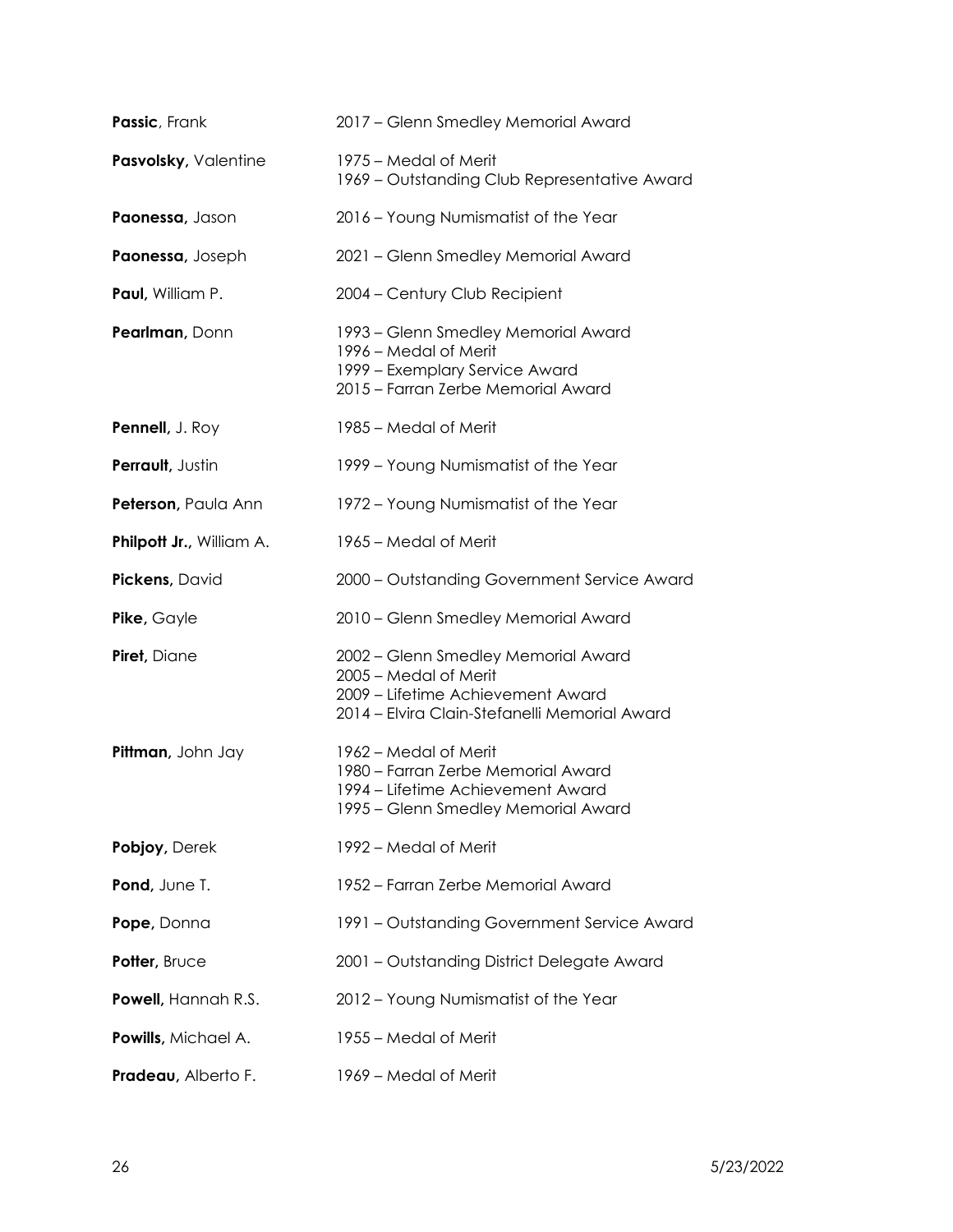| Precker, Richard                         | 1995 - Outstanding Club Representative Award                                                                                            |
|------------------------------------------|-----------------------------------------------------------------------------------------------------------------------------------------|
| Price, Herbert W.                        | 1972 – Medal of Merit                                                                                                                   |
| <b>Professional Numismatist</b><br>Guild | 1992 – Glenn Smedley Memorial Award                                                                                                     |
| Quagliana, Ed                            | 1974 - Adult Advisor of the Year                                                                                                        |
| <b>Rare Coin Wholesalers</b>             | 2018 – Dealer Booster Award                                                                                                             |
| Rau, William G.                          | 2005 - Glenn Smedley Memorial Award<br>2008 – Medal of Merit                                                                            |
| <b>Reagan</b> , Lewis M.                 | 1948 – Medal of Merit<br>1954 – Farran Zerbe Memorial Award                                                                             |
| <b>Real, Tito</b>                        | 1995 – Outstanding Government Service Award                                                                                             |
| <b>Reback, Marilyn</b>                   | 1994 - Adult Advisor of the Year                                                                                                        |
| Reed, Hal                                | 1999 – Numismatic Art Award                                                                                                             |
| Reinders, James                          | 2013 - Outstanding Adult Advisor<br>2017 - Glenn Smedley Memorial Award                                                                 |
| Reinders, Katie                          | 2013-Young Numismatist of the Year                                                                                                      |
| Reiter, Ed                               | 1997 – Glenn Smedley Memorial Award<br>1998 - Medal of Merit<br>2014 - Burnett Anderson Memorial Award                                  |
| Reiver, Julius                           | 1989 – Medal of Merit                                                                                                                   |
| Rettew, Joel D.                          | 2002 - Century Club Award<br>2007 - Glenn Smedley Memorial Award<br>2011 - Medal of Merit                                               |
| Ricard, Charles J.                       | 1991 – Medal of Merit<br>1993 – Glenn Smedley Memorial Award<br>1996 – Lifetime Achievement Award<br>2003 - Farran Zerbe Memorial Award |
| <b>Roach</b> , Steve R.                  | 1997 - Young Numismatist of the Year<br>2016 – Adna G. Wilde Jr. Memorial Award for Excellence<br>2016 - Glenn Smedley Memorial Award   |
| Roach, Steven                            | 2015 - Young Numismatist of the Year                                                                                                    |
| Roach, Terri                             | 1974 - Young Numismatist of the Year                                                                                                    |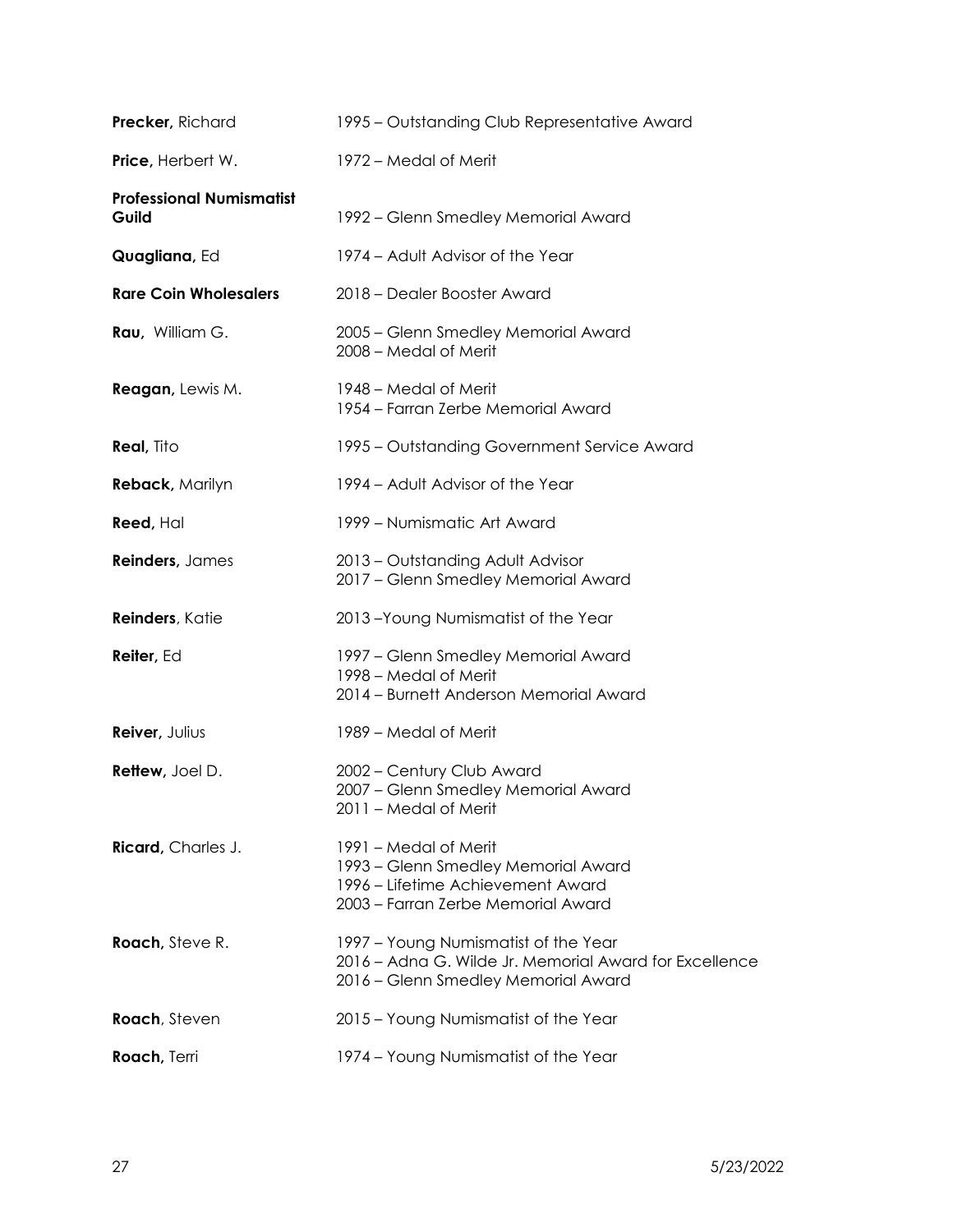| <b>Roberts, Gilroy</b>     | 1967 – Numismatic Art Award<br>1991 - Glenn Smedley Memorial Award                                                                                                                                                  |
|----------------------------|---------------------------------------------------------------------------------------------------------------------------------------------------------------------------------------------------------------------|
| <b>Robins, Trevor D.</b>   | 1991 - Young Numismatist of the Year                                                                                                                                                                                |
| Robins, William            | 2008 - Young Numismatist of the Year                                                                                                                                                                                |
| Rochette, Edward C.        | 1972 – Medal of Merit<br>1987 - Farran Zerbe Memorial Award<br>1993 - Glenn Smedley Memorial Award<br>1999 – Lifetime Achievement Award<br>2003 - Burnett Anderson Memorial Award<br>2003 - Numismatist of the Year |
| Rockman, Matthew V.        | 1992 – Young Numismatist of the Year                                                                                                                                                                                |
| Rockwell, Thomas P.        | 2004 - Glenn Smedley Memorial Award                                                                                                                                                                                 |
| Rogers Sr., Thomas D.      | 2001 - Outstanding Government Service Award<br>2000 - Numismatic Art Award                                                                                                                                          |
| Romines, Delma             | 1981 - Adult Advisor of the Year                                                                                                                                                                                    |
| Roosmalen, Len             | 1992 – Glenn Smedley Memorial Award                                                                                                                                                                                 |
| Ross, Ralph                | 1989 - Adult Advisor of the Year<br>1992 - Glenn Smedley Memorial Award<br>1994 – Medal of Merit                                                                                                                    |
| Rossman, Will              | 1999 – Glenn Smedley Memorial Award                                                                                                                                                                                 |
| Rothert, Matt H.           | 1960 – Medal of Merit<br>1973 - Farran Zerbe Memorial Award                                                                                                                                                         |
| <b>Rothfeld</b> , Dany     | 2015 - Glenn Smedley Memorial Award                                                                                                                                                                                 |
| Rottinghaus, Scott T.      | 1988 - Young Numismatist of the Year<br>2009 - Glenn Smedley Memorial Award<br>2017 - Medal of Merit<br>2018 - Outstanding Adult Advisor Award                                                                      |
| Rouleau, Blake B.          | 2001 - Outstanding Club Representative Award                                                                                                                                                                        |
| <b>Rowe</b> , Kathy        | 2002 - Glenn Smedley Memorial Award                                                                                                                                                                                 |
| Rowe, Lawrence E.          | 2001 - Glenn Smedley Memorial Award<br>2002 - Medal of Merit                                                                                                                                                        |
| <b>Royal Canadian Mint</b> | 1989 - Medal of Merit                                                                                                                                                                                               |
| Ruby, Charles L.           | 1950 - Medal of Merit                                                                                                                                                                                               |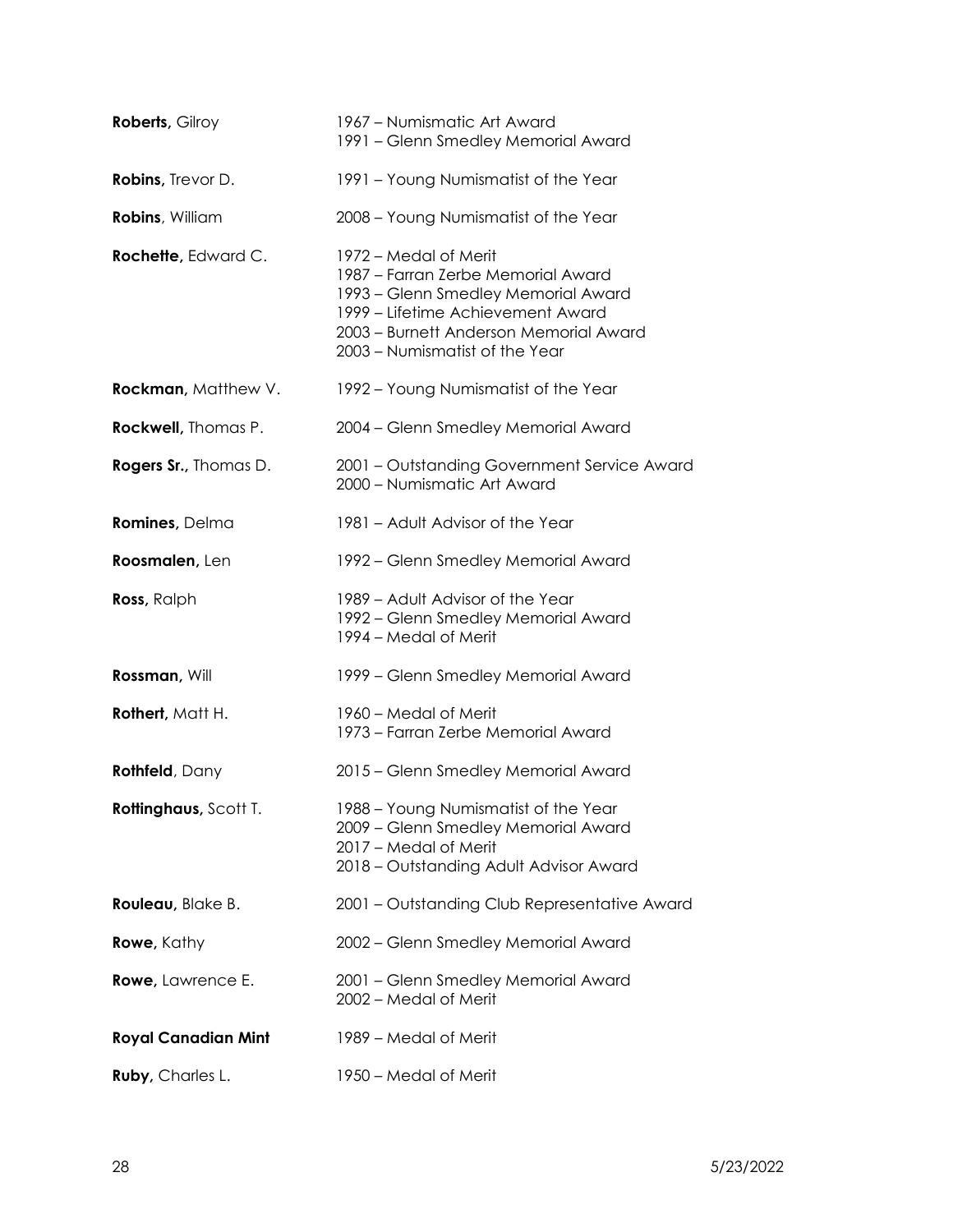| <b>Rulau, Russell</b>       | 1994 – Glenn Smedley Memorial Award<br>1995 – Medal of Merit<br>2000 - Lifetime Achievement Award                                                                                                                                                                              |
|-----------------------------|--------------------------------------------------------------------------------------------------------------------------------------------------------------------------------------------------------------------------------------------------------------------------------|
| <b>Russell</b> , Margo      | 1967 – Medal of Merit<br>1975 – Farran Zerbe Memorial Award<br>1980 - Century Club Recipient<br>1981 - Century Club Recipient<br>1982 - Century Club Recipient<br>1983 - Century Club Recipient<br>1993 – Lifetime Achievement Award<br>2004 - Burnett Anderson Memorial Award |
| Ryan, C.H.                  | 1948 – Medal of Merit                                                                                                                                                                                                                                                          |
| Safran, Arno M.             | 2004 - Glenn Smedley Memorial Award                                                                                                                                                                                                                                            |
| Salzberg, Mark              | 2006 - Numismatist of the Year<br>2019 - Harry J. Forman Dealer of the Year                                                                                                                                                                                                    |
| Sammut, Kenny               | 2019 - Young Numismatist of the Year                                                                                                                                                                                                                                           |
| Sarosi, John Paul           | 2004 - Century Club Recipient                                                                                                                                                                                                                                                  |
| Sauvain, Mary E.            | 2000 - Glenn Smedley Memorial Award<br>2011 - Medal of Merit                                                                                                                                                                                                                   |
| Sayles, Wayne               | 2012 - Glenn Smedley Memorial Award                                                                                                                                                                                                                                            |
| Saxton, Burton H.           | 1950 – Medal of Merit<br>1958 - Farran Zerbe Memorial Award                                                                                                                                                                                                                    |
| <b>Schafluetzel, Dennis</b> | 2001 - Outstanding Club Representative Award<br>2008 - Glenn Smedley Memorial Award<br>2016 - Outstanding District Representative                                                                                                                                              |
| Schenewerk, Cole            | 2009 - Young Numismatist of the Year                                                                                                                                                                                                                                           |
| Schenkman, David            | 2003 - Glenn Smedley Memorial Award<br>2007 – Medal of Merit<br>2012 – Lifetime Achievement Award<br>2013 - Farran Zerbe Memorial Award                                                                                                                                        |
| Schill, Earl C.             | 1961 – Medal of Merit                                                                                                                                                                                                                                                          |
| Schook, Florence M.         | 1973 – Adult Advisor of the Year<br>1974 – Outstanding Club Representative Award<br>1976 – Medal of Merit<br>1985 – Century Club Recipient<br>1994 – Farran Zerbe Memorial Award<br>1995 – Glenn Smedley Memorial Award<br>1995 – Lifetime Achievement Award                   |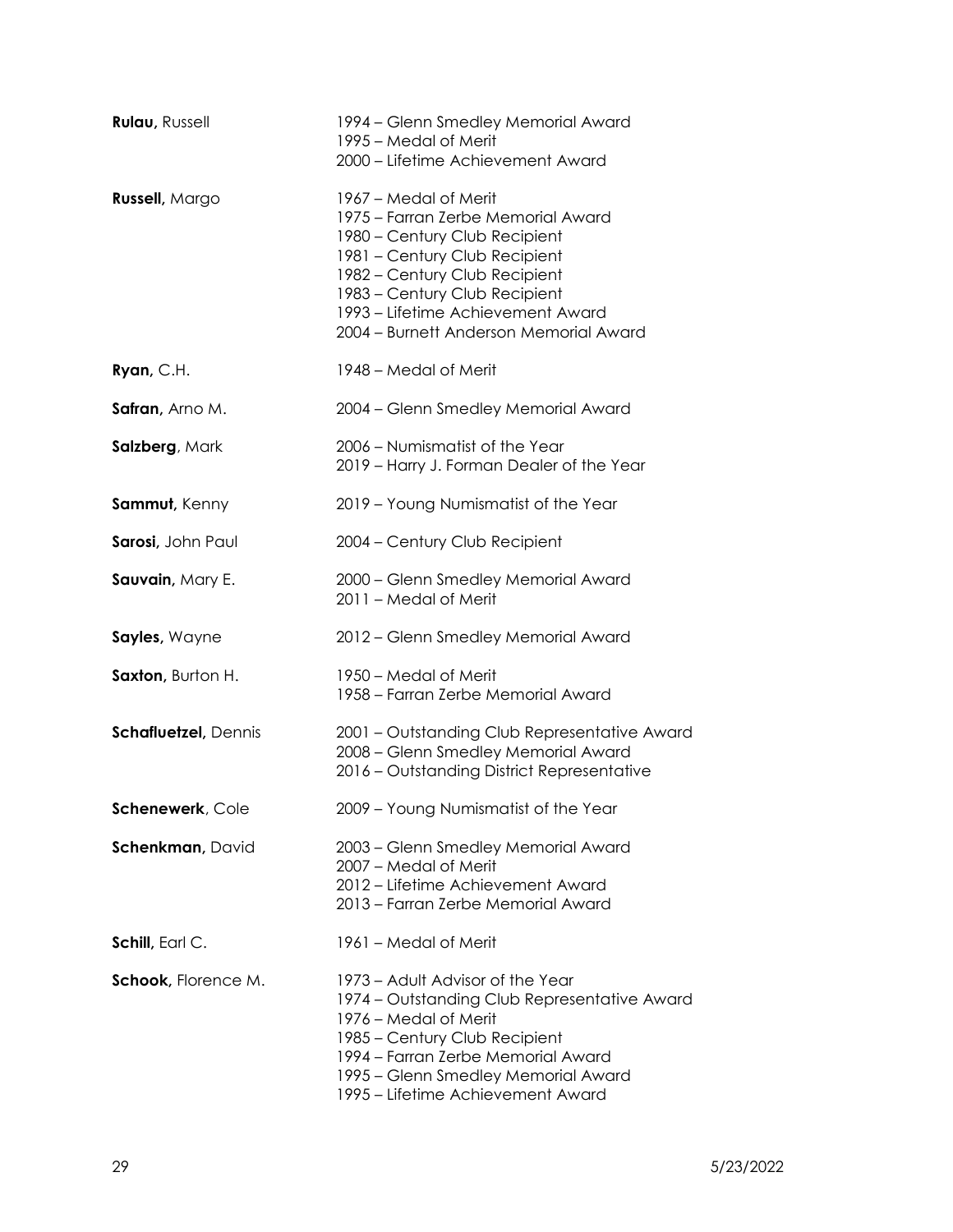| Schwan, Carlton F.            | 2005 – Glenn Smedley Memorial Award<br>2014 - Medal of Merit<br>2015 - Numismatist of the Year                                       |
|-------------------------------|--------------------------------------------------------------------------------------------------------------------------------------|
| Schwartz, Max M.              | 1947 – Medal of Merit                                                                                                                |
| Schwenker III, Carl           | 2005 – Glenn Smedley Memorial Award                                                                                                  |
| Sear, David                   | 2010 - Glenn Smedley Memorial Award                                                                                                  |
| Segel, Joseph M.              | 1974 – Medal of Merit                                                                                                                |
| Shafer, Neil                  | 1990 – Medal of Merit<br>1993 – Adult Advisor of the Year<br>2007 - Lifetime Achievement Award<br>2014 - Farran Zerbe Memorial Award |
| Shaffer, John A.              | 1967 – Outstanding Club Representative Award                                                                                         |
| Shagin, Alex                  | 1990 - Numismatic Art Award                                                                                                          |
| Sheehan, Thomas W.            | 1994 – Outstanding Regional Coordinator Award<br>1995 - Glenn Smedley Memorial Award                                                 |
| <b>Sheheen Jr., Austin M.</b> | 1983 – Medal of Merit                                                                                                                |
| Sheldon, M. Vernon            | 1948 – Medal of Merit<br>1951 - Farran Zerbe Memorial Award                                                                          |
| Sheldon, Marcella L.          | 1952 – Medal of Merit                                                                                                                |
| Sheldon, William H.           | 1952 – Medal of Merit                                                                                                                |
| Sherer, Don                   | 1960 – Medal of Merit<br>1971 - Farran Zerbe Memorial Award                                                                          |
| Shroyer, C.C.                 | 1959 – Medal of Merit                                                                                                                |
| Sieber, Arlyn                 | 1983 - Century Club Recipient                                                                                                        |
| Sigler, P.O.                  | 1959 – Medal of Merit                                                                                                                |
| Singer, Murray G.             | 1981 - Century Club Recipient<br>1993 – Outstanding Club Representative Award                                                        |
| Sipe, Arthur                  | 1962 – Medal of Merit                                                                                                                |
| Sklow, David J.               | 2003 - Glenn Smedley Memorial Award<br>2008 - Century Club Recipient<br>2013 - Medal of Merit                                        |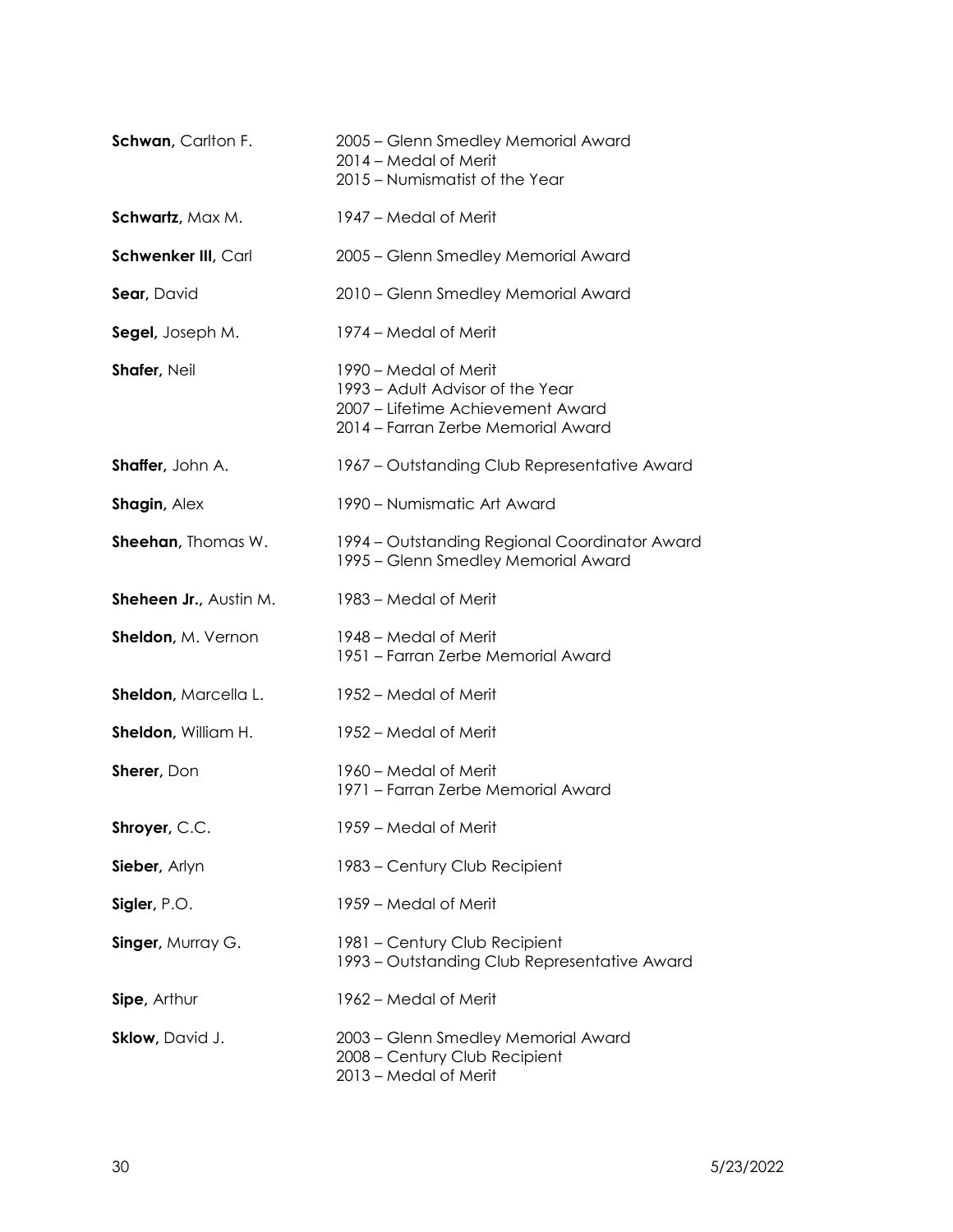| Slabaugh, Arlie          | 1991 – Medal of Merit<br>1997 - Glenn Smedley Memorial Award<br>2004 - Lifetime Achievement Award |
|--------------------------|---------------------------------------------------------------------------------------------------|
| Smedley, Glenn B.        | 1953 – Medal of Merit<br>1960 – Farran Zerbe Memorial Award                                       |
| Smies, John              | 1982 – Medal of Merit                                                                             |
| Smith, Albert            | 1991 - Glenn Smedley Memorial Award                                                               |
| Smith, Karen             | 2008 - Outstanding Government Service Award                                                       |
| Smith, Peter C.          | 2016 - Glenn Smedley Memorial Award                                                               |
| Snow, Richard E.         | 2007 - Glenn Smedley Memorial Award<br>2010 - Numismatist of the Year                             |
| Somogyi, Marika          | 1989 – Numismatic Art Award                                                                       |
| Souder, Peyton           | 2014 - Young Numismatist of the Year                                                              |
| Southward, Walt          | 1992 – Outstanding Club Representative Award                                                      |
| Spangenberger, Henry G.  | 1980 – Medal of Merit                                                                             |
| Spiegel, Max B.          | 2005 - Young Numismatist of the Year                                                              |
| Spiegel, Sam             | 2006 - Young Numismatist of the Year                                                              |
| Spengler, William F.     | 1998 – Glenn Smedley Memorial Award<br>1999 – Medal of Merit                                      |
| Sperber, Laura           | 2015- Glenn Smedley Memorial Award                                                                |
| <b>Stack Family,</b>     | 1982 – Medal of Merit<br>2010 – Lifetime Achievement Award                                        |
| Stack, Harvey G.         | 1997 - Numismatist of the Year                                                                    |
| Stafford, April          | 2006 - Outstanding Government Service Award                                                       |
| Stanley, Michael M.      | 1998 - Glenn Smedley Memorial Award<br>1999 – Medal of Merit                                      |
| Stanton, J.T.            | 1992 – Adult Advisor of the Year<br>1997 – Glenn Smedley Memorial Award<br>2000 - Medal of Merit  |
| <b>Stearns</b> , Radford | 2004 - Glenn Smedley Memorial Award                                                               |
| Steever, IV, Edward      | 1996 - Numismatic Art Award                                                                       |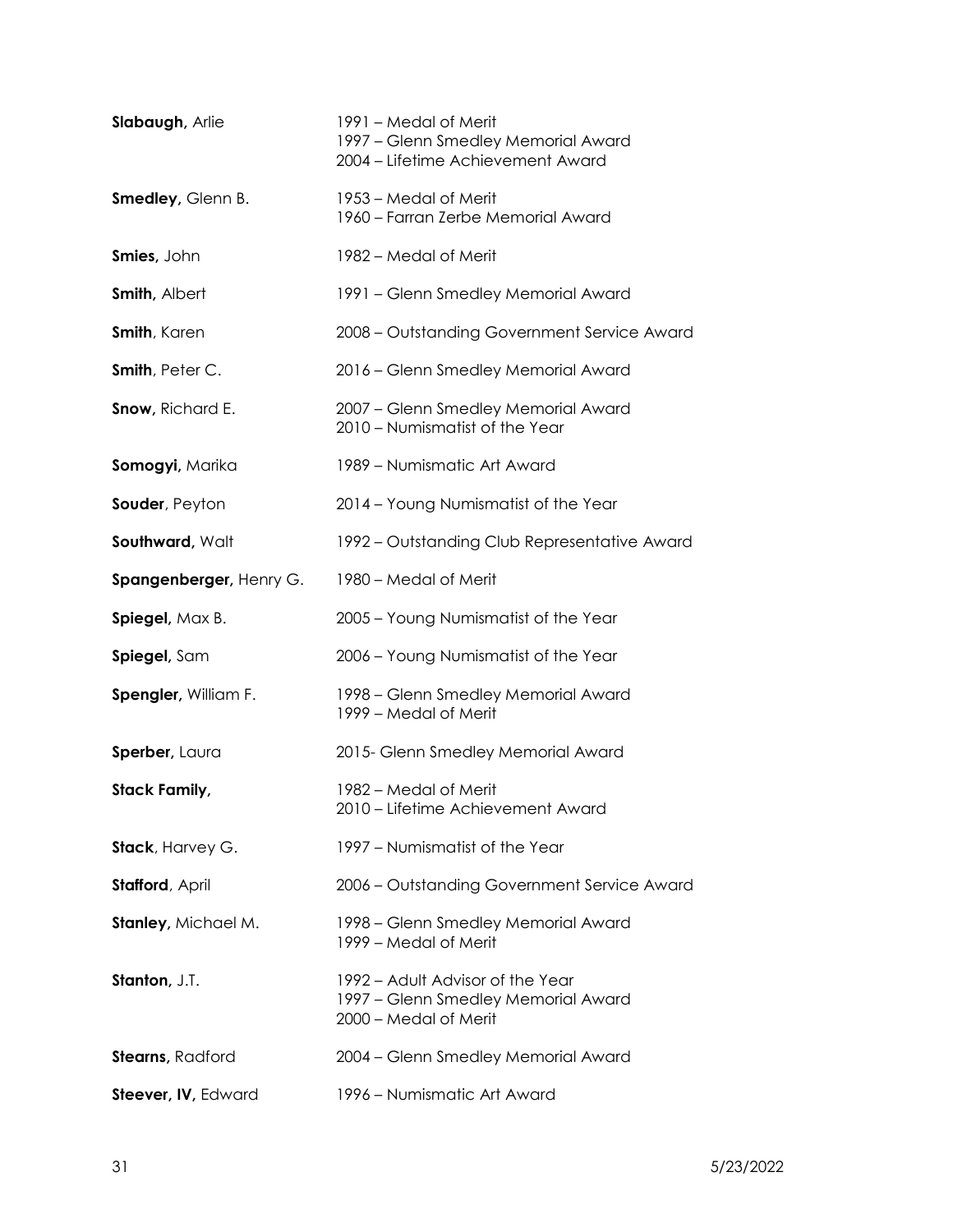|                            | Stevens-Sollman, Jeanne L. 2007 - Numismatic Art Award                                                                                                                                                                                                                                                             |
|----------------------------|--------------------------------------------------------------------------------------------------------------------------------------------------------------------------------------------------------------------------------------------------------------------------------------------------------------------|
| Stoutjesdyk, James         | 1987 - Young Numismatist of the Year<br>2021 - Glenn Smedley Memorial Award                                                                                                                                                                                                                                        |
| <b>Stuppler</b> , Barry S. | 2004 - Century Club Recipient<br>2011 - Exemplary Service Award                                                                                                                                                                                                                                                    |
| Stutzman, Barbara          | 1985 - Young Numismatist of the Year                                                                                                                                                                                                                                                                               |
| Sundman, David M.          | 1997 – Century Club Recipient<br>1997 - Exemplary Service Award<br>2001 - Glenn Smedley Memorial Award<br>2003 – Medal of Merit<br>2016 - Harry J. Forman Dealer of the Year Award                                                                                                                                 |
| <b>Sureck</b> , Jake B.    | 1969 – Medal of Merit                                                                                                                                                                                                                                                                                              |
| <b>Suthers, Marguerite</b> | 1975 – Medal of Merit                                                                                                                                                                                                                                                                                              |
| <b>Swanson, Jerry</b>      | 1996 - Outstanding Regional Coordinator Award                                                                                                                                                                                                                                                                      |
| Swiatek, Anthony J.        | 1983 – Adult Advisor of the Year<br>1990 – Medal of Merit<br>1998 – Century Club Recipient<br>2001 - Glenn Smedley Memorial Award<br>2002 - Farran Zerbe Memorial Award<br>2016 – Lifetime Achievement Award                                                                                                       |
| <b>Swiatek, Gloria R.</b>  | 2003 - Century Club Award                                                                                                                                                                                                                                                                                          |
| Swicer, Tony               | 2007 - Glenn Smedley Memorial Award<br>2014 - Outstanding District Representative<br>2015 - Medal of Merit                                                                                                                                                                                                         |
| Swindling, Jeffrey         | 2003 - Young Numismatist of the Year<br>2005 - Century Club Award<br>2007 - Glenn Smedley Memorial Award<br>2008 - Oustanding District Representative<br>2009 – Medal of Merit<br>2011 - Adult Advisor of the Year<br>2012 - Oustanding District Representative<br>2016 - John & Nancy Wilson Member Booster Award |
| <b>Szasz</b> , Merlin      | 2009 - Numismatic Art Award                                                                                                                                                                                                                                                                                        |
| Taylor, James              | 1995 – Medal of Merit                                                                                                                                                                                                                                                                                              |
| Taylor, Stephen R.         | 1991 - Glenn Smedley Memorial Award<br>1997 – Medal of Merit                                                                                                                                                                                                                                                       |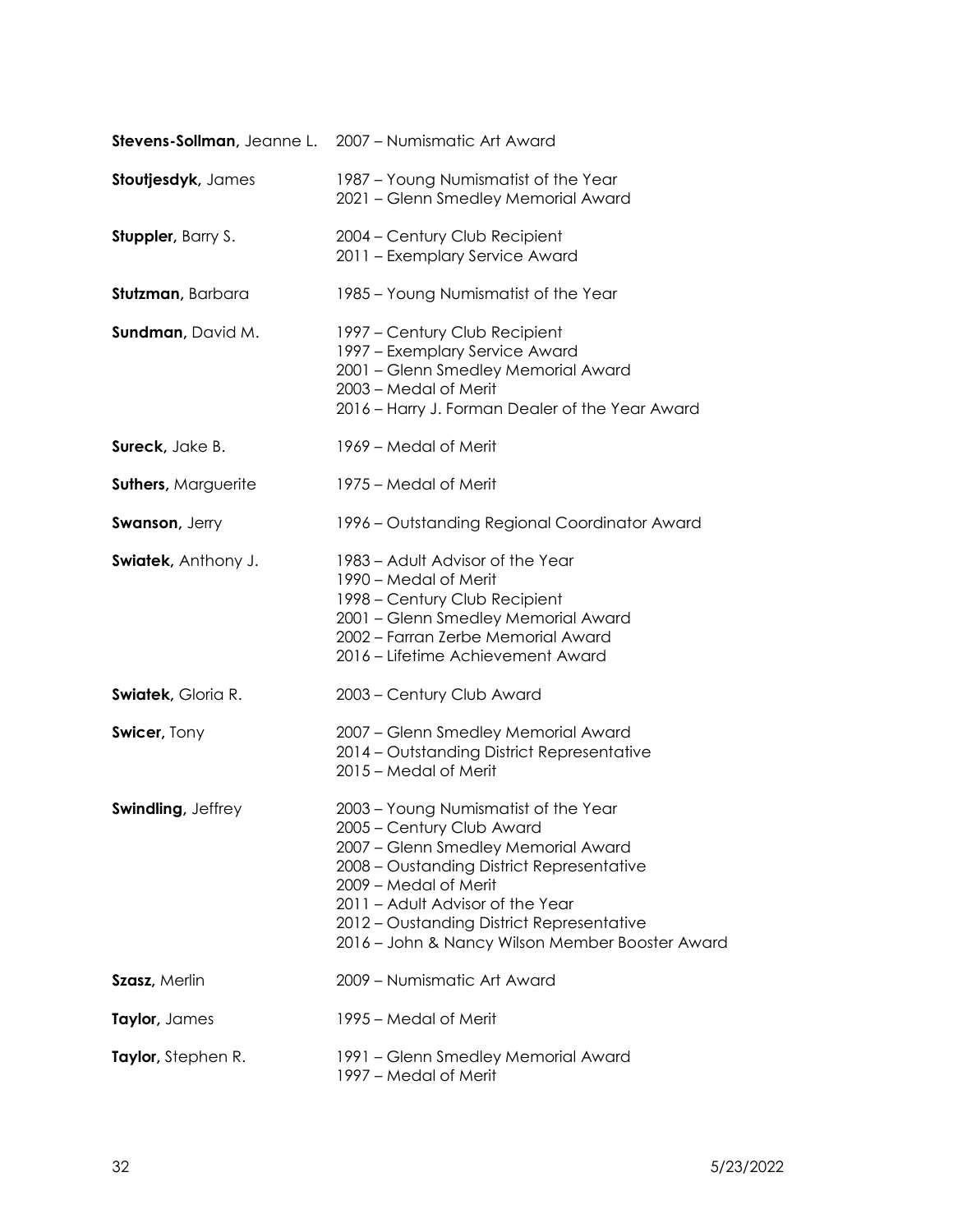| Tebben, Gerald          | 2018 - Glenn Smedley Memorial Award                                                                                                                                                             |
|-------------------------|-------------------------------------------------------------------------------------------------------------------------------------------------------------------------------------------------|
| Terranova, Anthony      | 1994 – Glenn Smedley Memorial Award<br>1998 – Medal of Merit<br>2011 - Farran Zerbe Memorial Award<br>2017 - Harry Forman Dealer of the Year                                                    |
| Terry, Leo G.           | 1960 – Medal of Merit                                                                                                                                                                           |
| Theumer, Carsten        | 2018 – Numismatic Art Award for Excellence in Medallic Sculpture                                                                                                                                |
| Tiesheng, Professor Li  | 2006 - Outstanding Government Service Award                                                                                                                                                     |
| Tipka, Vernon           | 1988 - Outstanding Club Representative Award                                                                                                                                                    |
| Tippett, James M.       | 2000 - Outstanding Club Representative Award                                                                                                                                                    |
| Todd, George M.         | 1962 – Medal of Merit                                                                                                                                                                           |
|                         | <b>Torres, Anna Maria Cross de</b> 1987 – Adult Advisor of the Year                                                                                                                             |
| Torres, Estebn E.       | 1993 – Outstanding Government Service Award                                                                                                                                                     |
| Travers, Scott A.       | 1978 - Young Numismatist of the Year<br>1984 - Adult Advisor of the Year<br>1992 - Glenn Smedley Memorial Award<br>1999 - Glenn Smedley Memorial Award                                          |
| Travis, Gar             | 1995 – Outstanding Regional Coordinator Award<br>1999 - Glenn Smedley Memorial Award<br>2004 - Century Club Recipient                                                                           |
| Tumonis, Anthony        | 1993 – Outstanding District Delegate Award<br>2001 - Glenn Smedley Memorial Award<br>2002 - Outstanding Regional Coordinator Award                                                              |
| Turoff, Julius          | 1993 - Medal of Merit                                                                                                                                                                           |
| Turrini, Michael S.     | 1989 - Outstanding District Delegate Award<br>1995 – Glenn Smedley Memorial Award<br>1998 – Medal of Merit<br>2003 - Outstanding Regional Coordinator Award<br>2004 - Adult Advisor of the Year |
| <b>Uram</b> , Thomas J. | 2019 - Glenn Smedley Memorial Award<br>2020 – Medal of Merit                                                                                                                                    |
| <b>Urce, Roger</b>      | 2018 - Glenn Smedley Memorial Award                                                                                                                                                             |
| Vagi, David L.          | 2021 - Numismatist of the Year                                                                                                                                                                  |
| Van Allen, Leroy Catlin | 2007 - Lifetime Achievement Award                                                                                                                                                               |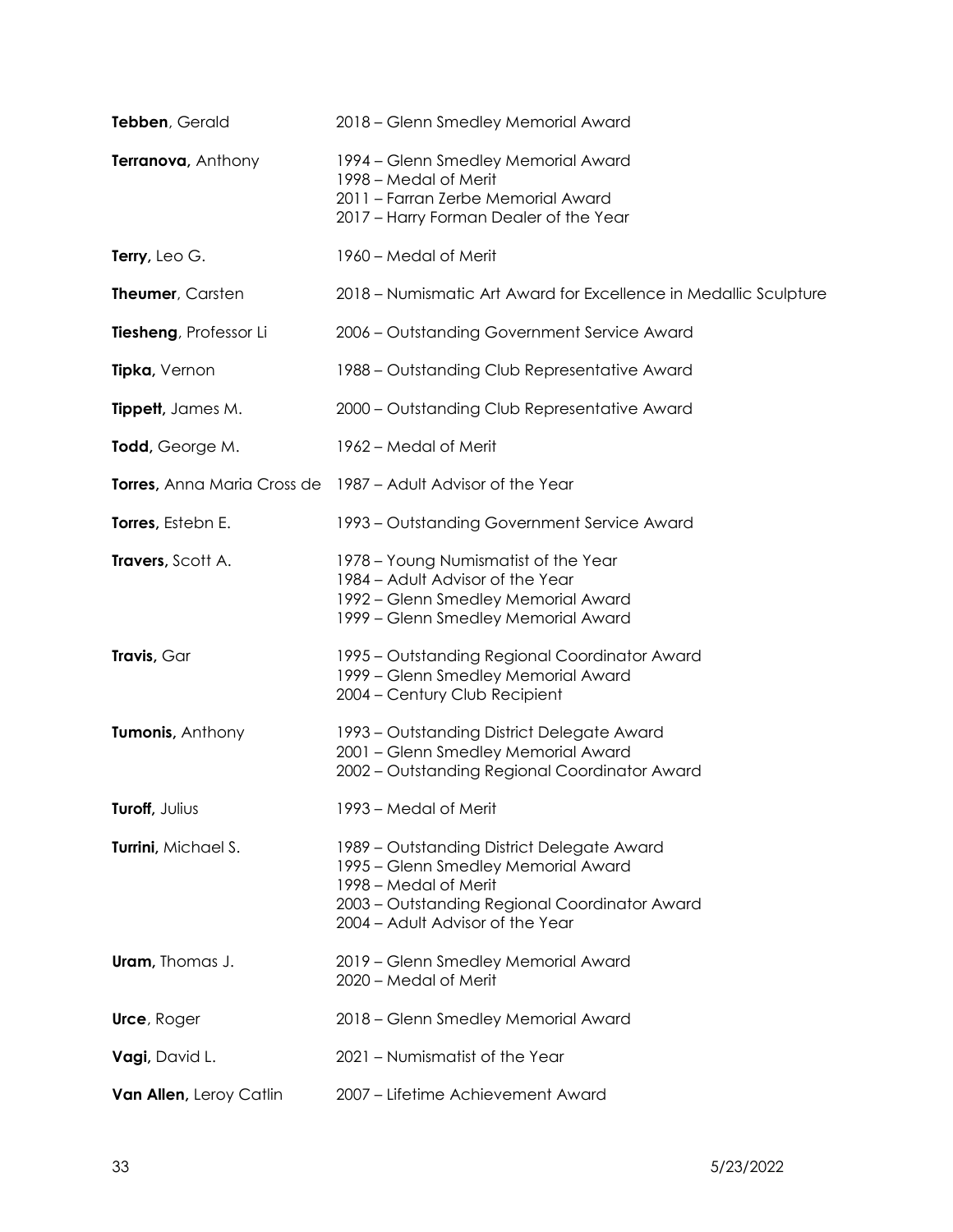| Van Draanen, Chris                               | 1999 - Outstanding Government Service Award                                                                                                         |
|--------------------------------------------------|-----------------------------------------------------------------------------------------------------------------------------------------------------|
| Van Grover, J.J.                                 | 1996 – Glenn Smedley Memorial Award<br>1998 – Medal of Merit                                                                                        |
| Van Ryzin, Robert R.                             | 1995 – Glenn Smedley Memorial Award                                                                                                                 |
| Van Vliet, Alan                                  | 2003 - Glenn Smedley Memorial Award                                                                                                                 |
| Verani, Patricia                                 | 1995 – Numismatic Art Award                                                                                                                         |
| Villalpando, Louis C.                            | 2000 - Glenn Smedley Memorial Award<br>2001 - Medal of Merit                                                                                        |
| Vincze, Paul                                     | 1966 – Numismatic Art Award                                                                                                                         |
| Wallin, Gary                                     | 1985 – Century Club Recipient                                                                                                                       |
| Walton, Gerome                                   | 2016 - Glenn Smedley Memorial Award                                                                                                                 |
| wolk, Fred                                       | 2003 - Glenn Smedley Memorial Award<br>2004 - Medal of Merit                                                                                        |
| Weinman, Robert                                  | 1975 – Numismatic Art Award                                                                                                                         |
| Weinschel, Moe                                   | 1995 – Medal of Merit<br>2001 - Exemplary Service Award                                                                                             |
| Weiss, Adolf                                     | 1982 – Adult Advisor of the Year                                                                                                                    |
| Werner, Louis S.                                 | 1948 – Medal of Merit<br>1959 - Farran Zerbe Memorial Award                                                                                         |
| Western Publishing Company 1990 - Medal of Merit |                                                                                                                                                     |
| Wetterstrom, Kerry K.                            | 2006 - Glenn Smedley Memorial Award<br>2010 – Medal of Merit<br>2019 – Adna G. Wilde Jr. Award for Excellence<br>2021 - Farran Zerbe Memorial Award |
| Whelan, Michael                                  | 1978 – Adult Advisor of the Year                                                                                                                    |
| White, Gordon                                    | 1995 – Adult Advisor of the Year                                                                                                                    |
| <b>White, Harlan</b>                             | 1995 – Glenn Smedley Memorial Award                                                                                                                 |
| <b>Whitman Publishing</b>                        | 2012 – Exemplary Service Award<br>2019 - Dealer Booster Award<br>2020 - Dealer Booster Award                                                        |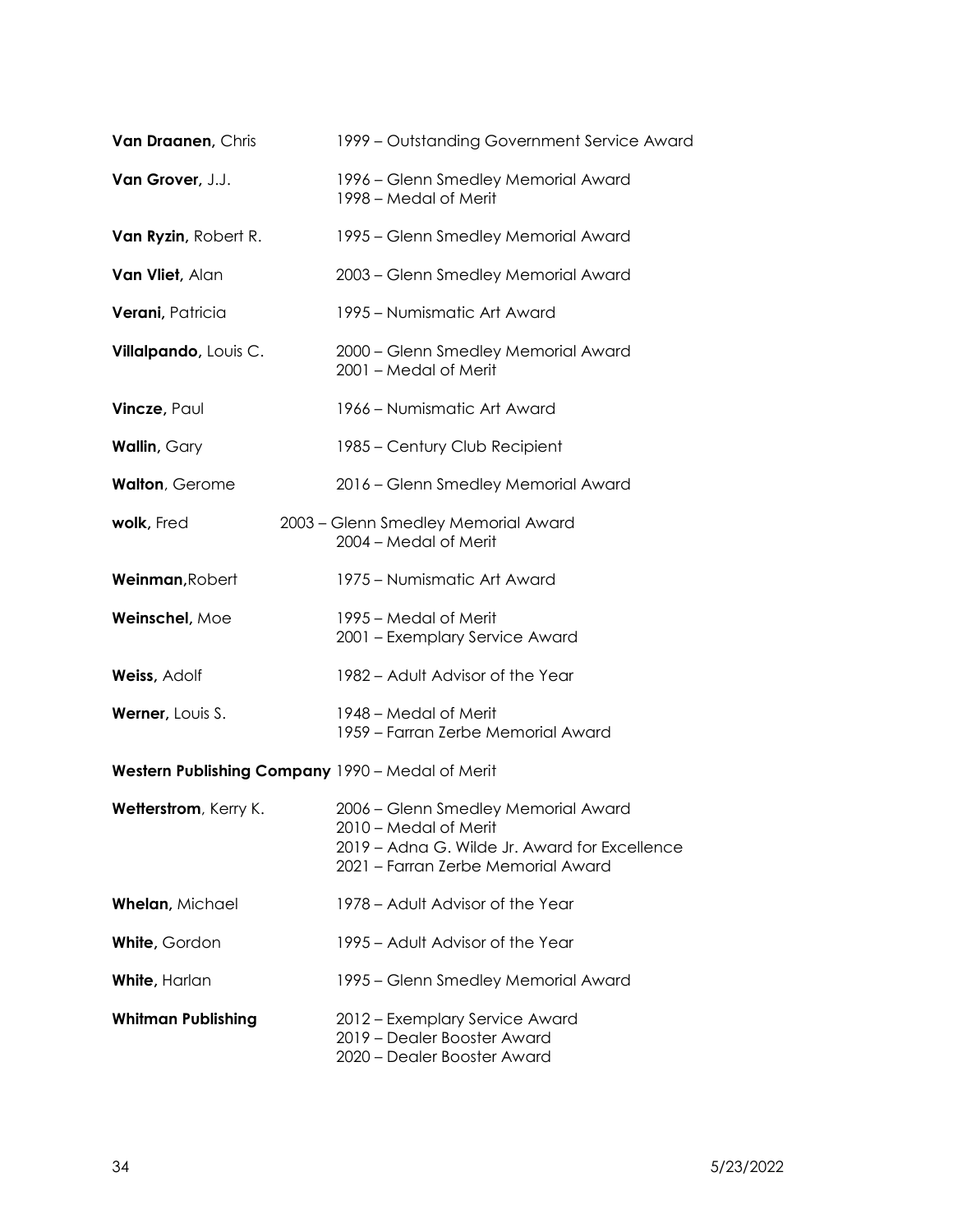| Whitnah, Paul R.           | 1978 – Medal of Merit<br>1992 – Farran Zerbe Memorial Award<br>2005 – Lifetime Achievement Award                                                                                                                                                   |
|----------------------------|----------------------------------------------------------------------------------------------------------------------------------------------------------------------------------------------------------------------------------------------------|
| Wibker, Cindy              | 1996 – Glenn Smedley Memorial Award<br>1997 – Medal of Merit<br>2002 - Exemplary Service Award<br>2018 – Farran Zerbe Memorial Award for Distinguished Service                                                                                     |
| Wiener, Gerta              | 1998 – Numismatic Art Award                                                                                                                                                                                                                        |
| Wilde Jr., Adna G.         | 1985 – Farran Zerbe Memorial Award<br>1991 - Exemplary Service Award<br>1991 – Medal of Merit<br>1998 – Lifetime Achievement Award<br>2005 - Century Club Award<br>2005 - Numismatist of the Year<br>2008 - Adna G. Wilde Jr. Award for Excellence |
| Williams, Debbie L.        | 2005 - Outstanding District Delegate Award<br>2013 - Glenn Smedley Memorial Award                                                                                                                                                                  |
| Williams, Marjorie         | 1953 – Medal of Merit                                                                                                                                                                                                                              |
| Williams, Raymond J.       | 2007 - Glenn Smedley Memorial Award                                                                                                                                                                                                                |
| Wilson, John W.            | 1993 – Glenn Smedley Memorial Award<br>1994 – Medal of Merit<br>2001 - Century Club Award<br>2003 - Century Club Award<br>2007 - Farran Zerbe Memorial Award<br>2014 - Century Club Award<br>2015 - Century Club Award                             |
| <b>Wilson, Nancy</b>       | 1995 – Glenn Smedley Memorial Award<br>1997 - Medal of Merit<br>2003 - Century Club Award<br>2007 – Farran Zerbe Memorial Award<br>2014 - Century Club Award<br>2015 - Century Club Award                                                          |
| Windner, Julius            | 1947 – Medal of Merit                                                                                                                                                                                                                              |
| <b>Wisslead, Elizabeth</b> | 1982 – Outstanding Club Representative Award<br>1988 – Medal of Merit                                                                                                                                                                              |
| Wisslead, William O.       | 1979 – Outstanding Club Representative Award<br>1988 – Medal of Merit                                                                                                                                                                              |
| Withrow, Mary Ellen        | 1995 – Outstanding Government Service Award                                                                                                                                                                                                        |